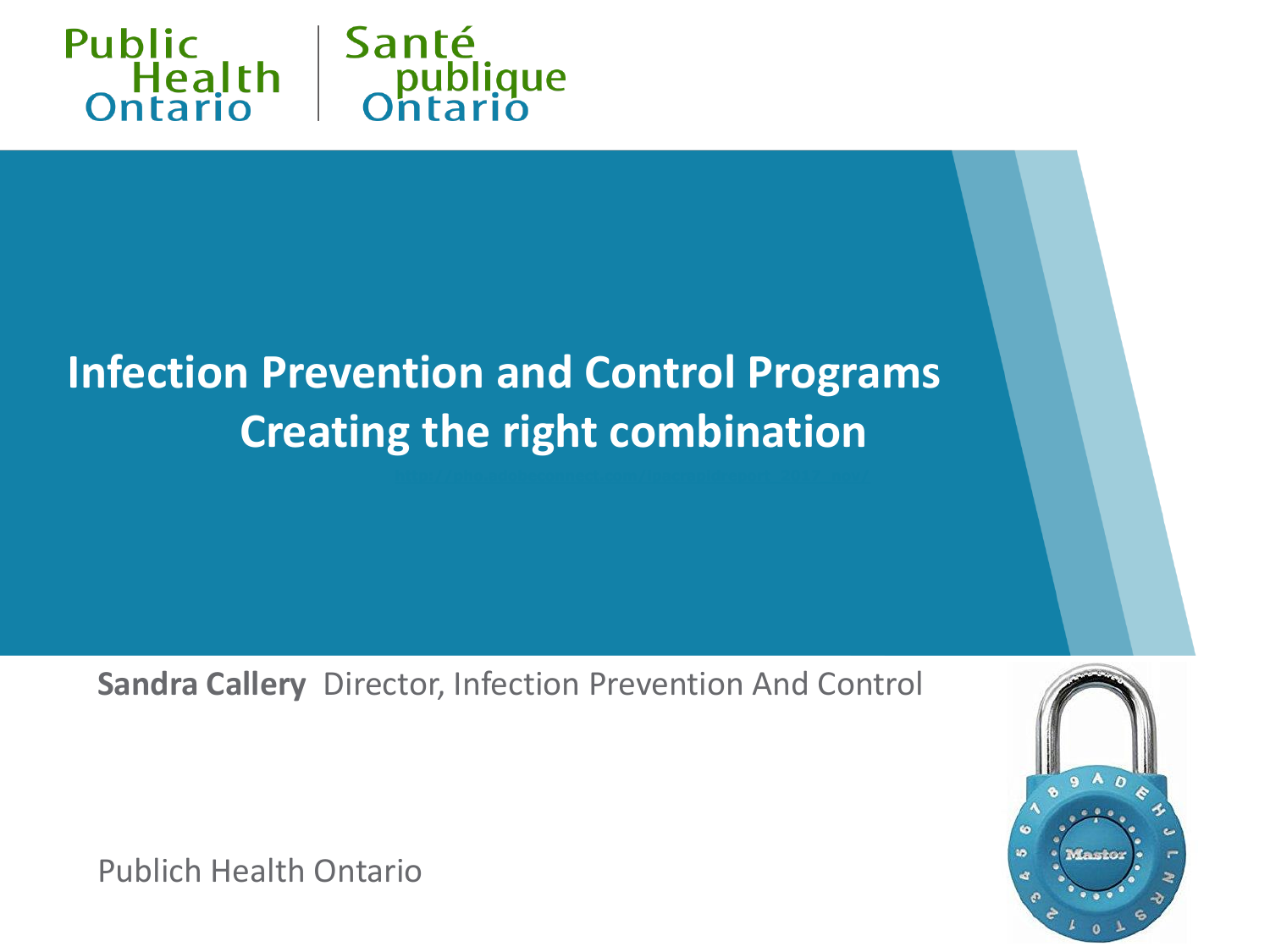#### **Declaration**

No conflicts of interest to declare.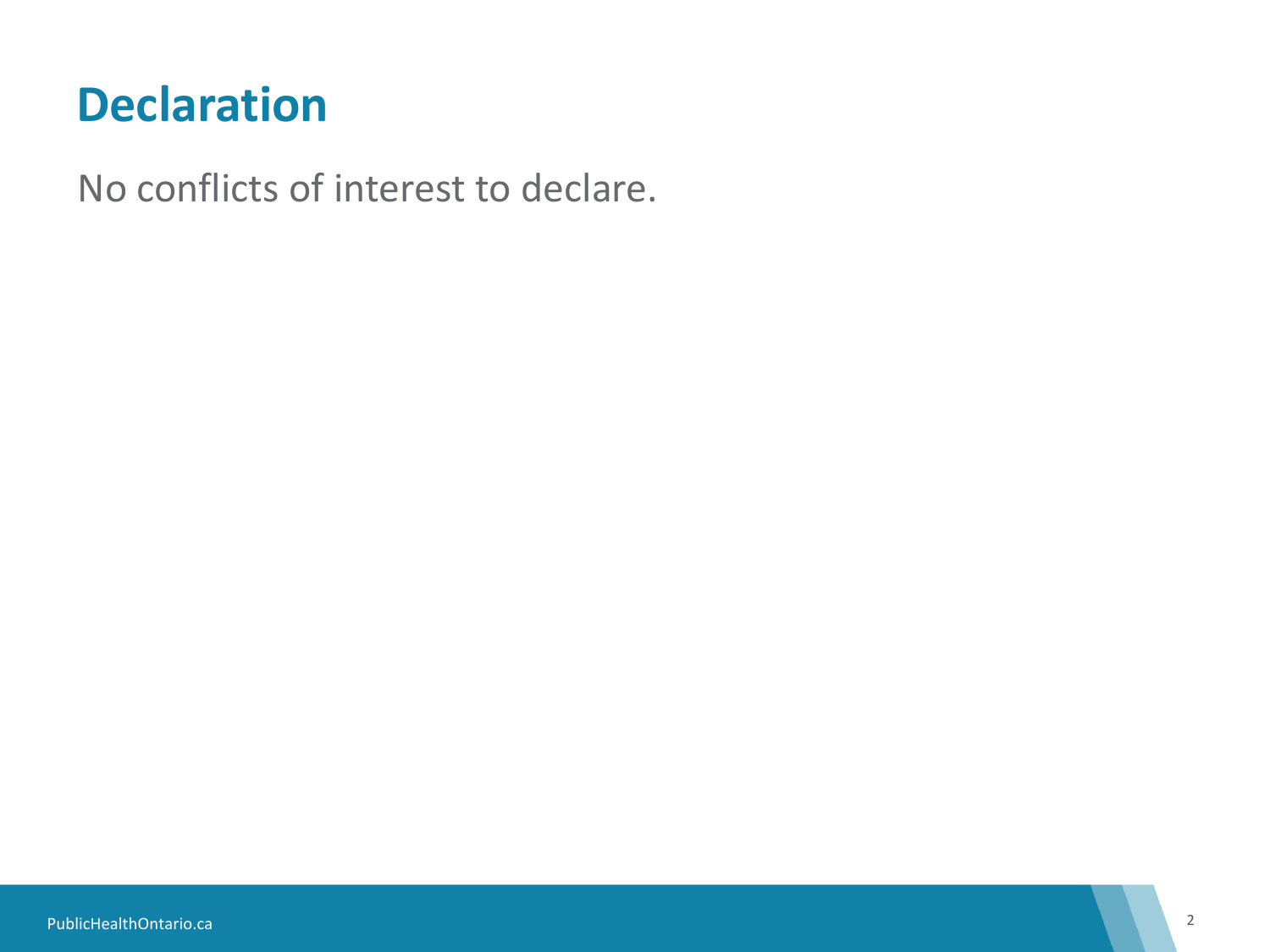#### **Objectives**

- To identify evidence informed practices for Infection Prevention and Control programs.
- To highlight updates of new products and projects at Public Health Ontario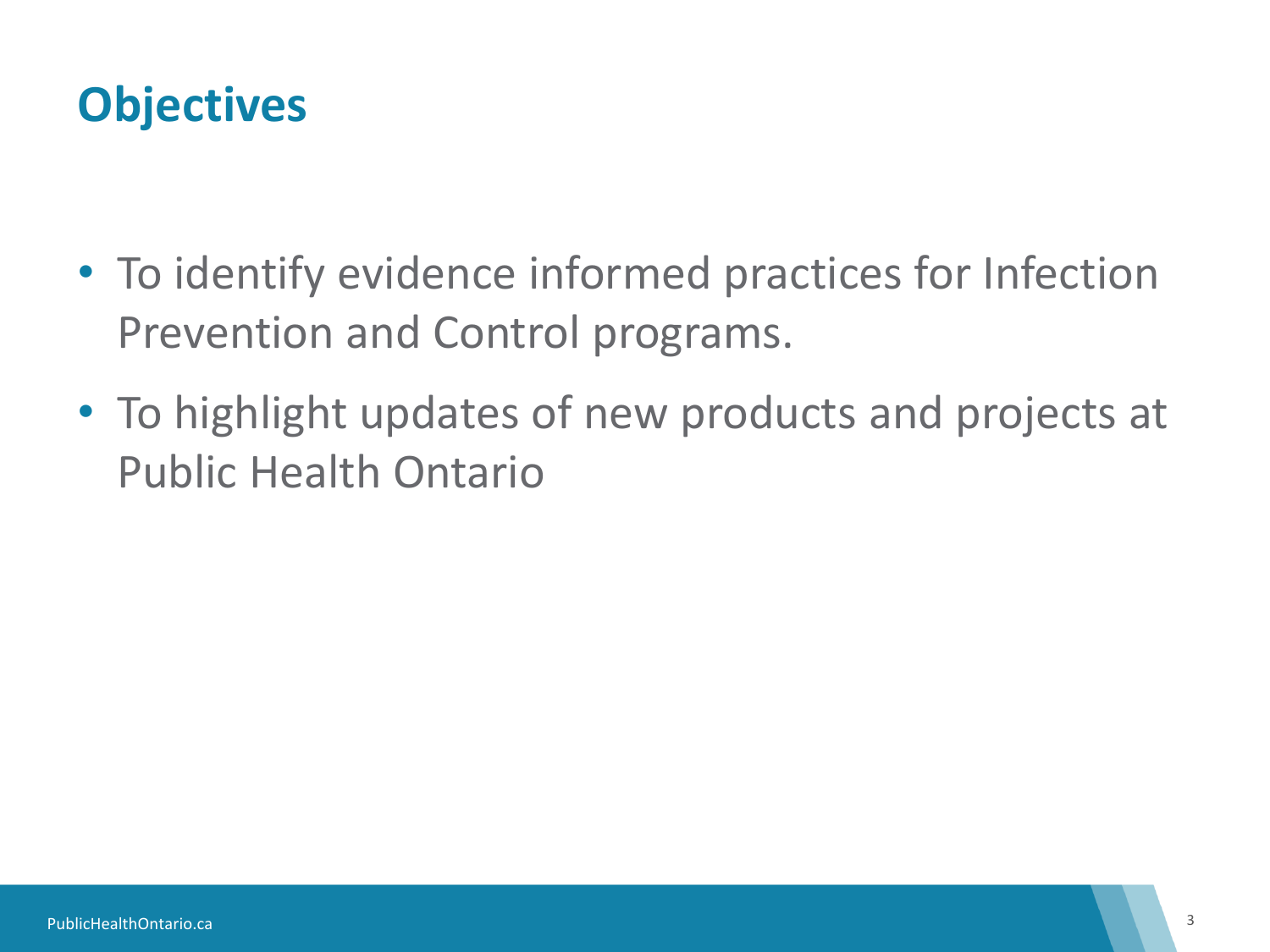### **The Right Combination**

- **The impact of health care acquired infections (HAIs) is significant**.
- "The human and economic burdens that HAIs place on Canadians and their health care system speak to the importance of an effective Infection Prevention and Control Program." Public Health Agency of Canada
- An effective Infection Prevention and Control (IPAC) program can reduce this impact and the costs associated with HAIs.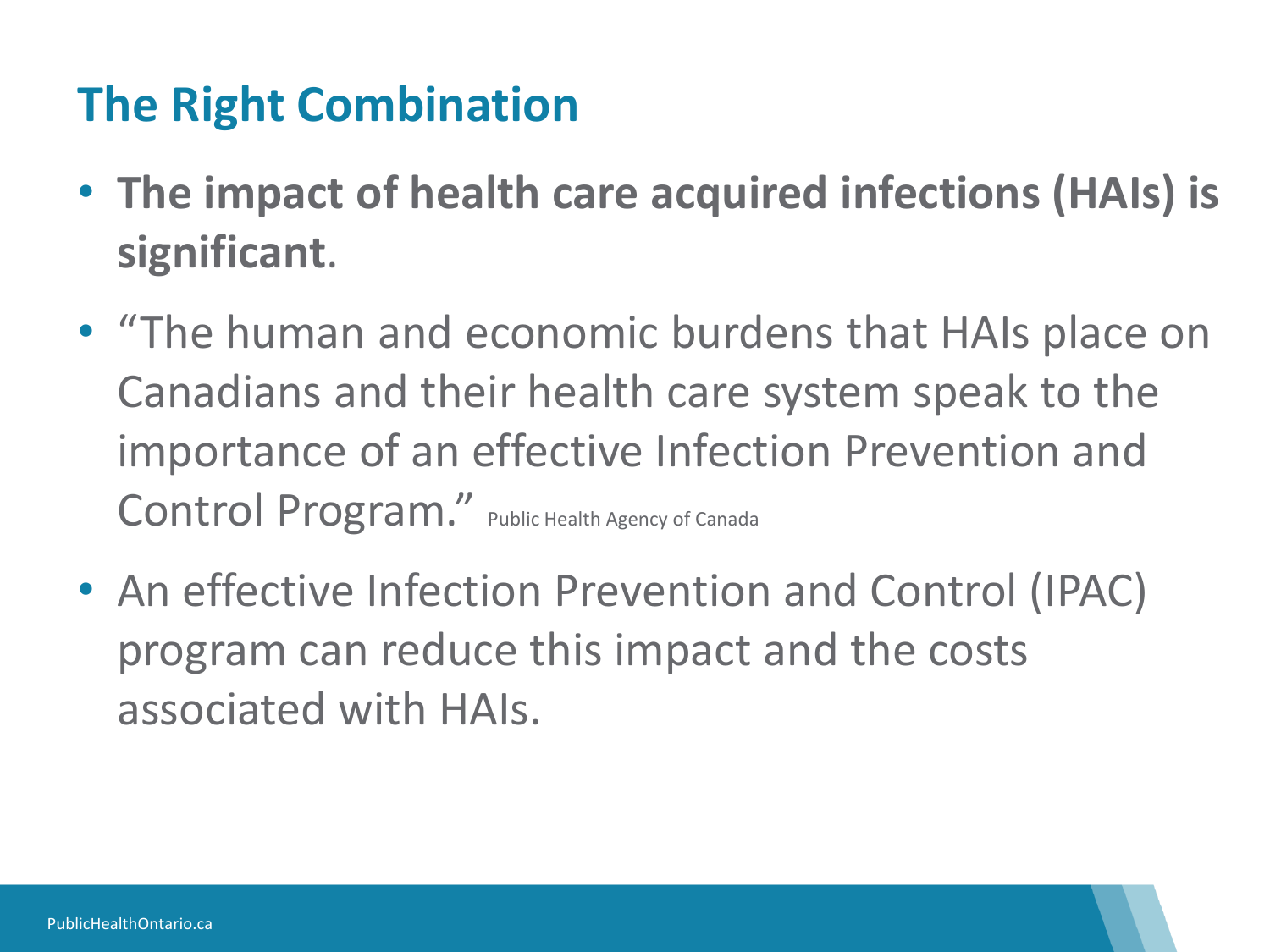## **SENIC**

- Study of the Effectiveness of Infection Control
	- 1974 1983 (Haley et al)
	- An effective program could reduce HAIs by 32%
- Characteristics of effective program
	- 1 ICP/250 beds
	- intensive surveillance program
	- intensive control program
	- trained I.C. physician

Haley RW, Culver DH, White JW, Morgan WM, Emori TG, Munn VP, et al. The efficacy of infection surveillance and control programs in preventing nosocomial infections in US hospitals. Am J Epidemiol. 1985 Feb;121(2):182-205.

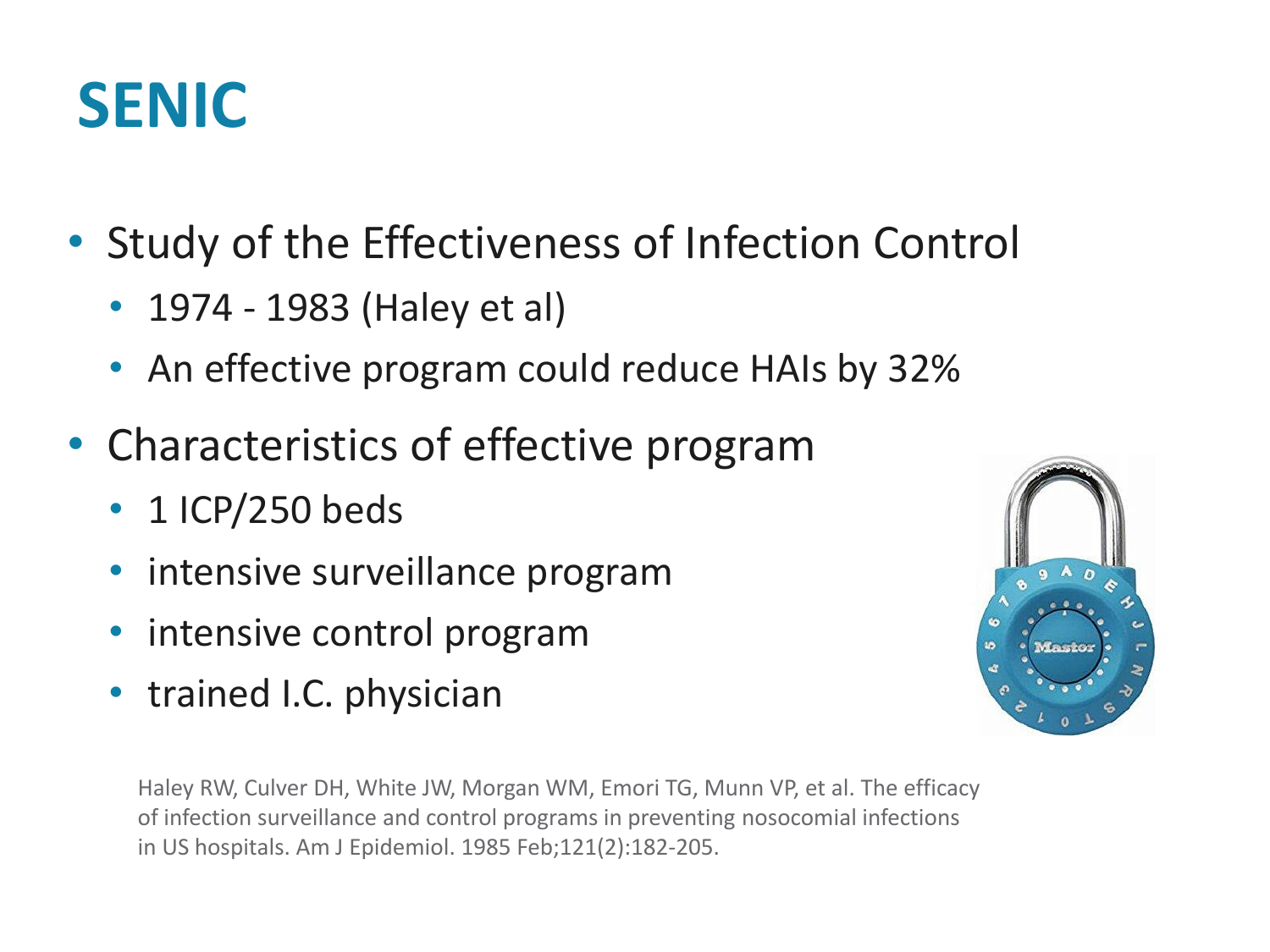# **ICP / Patient ratio**

ICP staffing levels:

Canadian Expert Panel (AJIC 32:2-6, 2004)

- 3 FTE per 500 acute care beds
- 1 FTE per 150-250 LTC beds

Quebec - 2005

- 1FTE: 133 acute care beds
- 1FTE: 100 acute care beds in specialized tertiary-quaternary care

USA

- 0.8 –1 FTE: 100 acute care beds (consider the complexity of the patients in addition to census).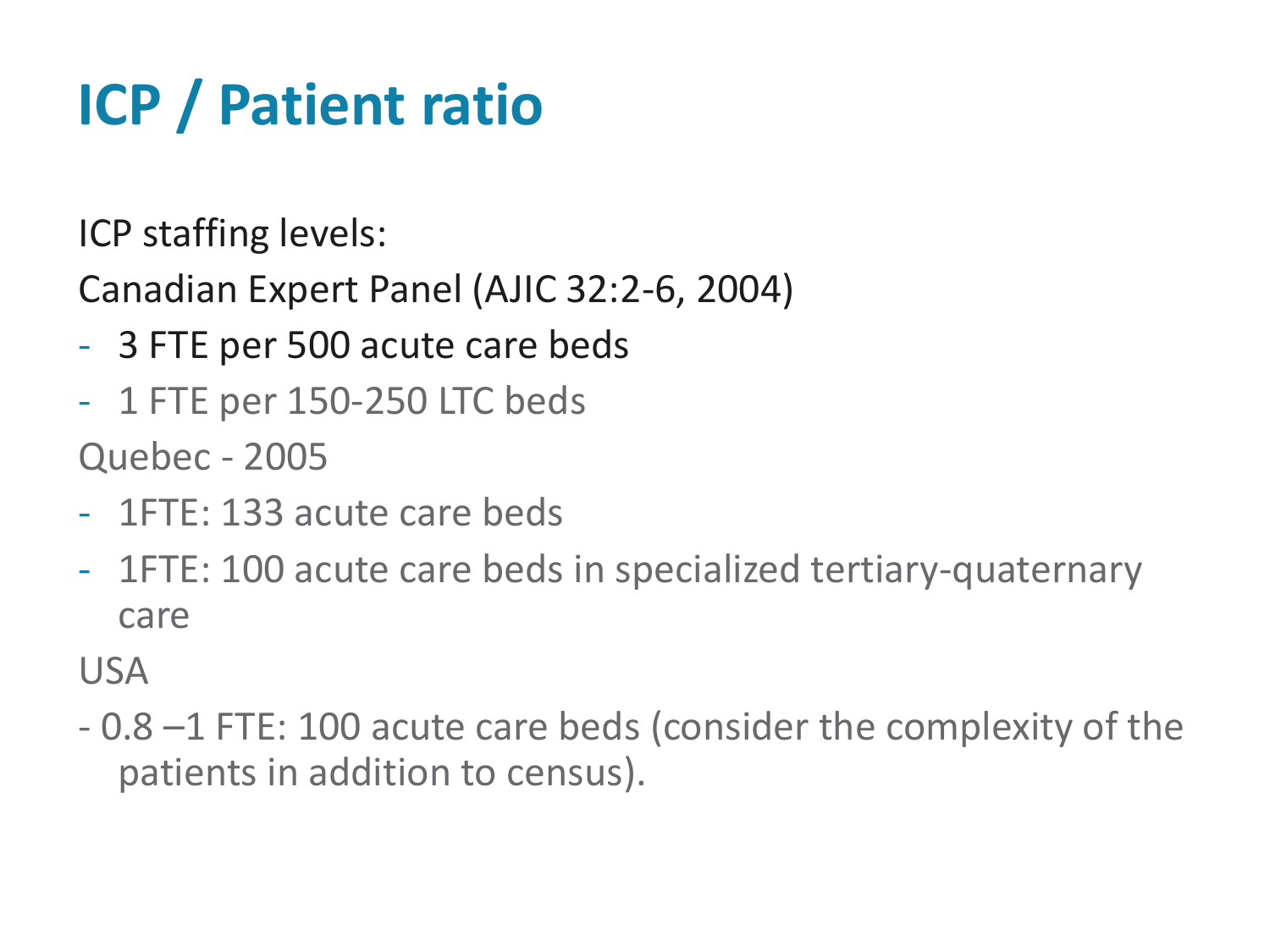#### **Program elements**

• **surveillance** for nosocomial and other infections



- **implementation** of evidence-based practice, standards and guidelines through setting-specific policy and procedure
- **direct interventions** to prevent the transmission of infection, including outbreak prevention and control
- **education** and **training** of health care providers, clients/patients/residents and their families
- **timely communication** of infection-related issues and relevant practices to leaders and staff to facilitate improvement
- **ongoing evaluation** and **continuous improvement** of the IPAC program.

PIDAC - Best Practices for Infection Prevention and Control Programs in Ontario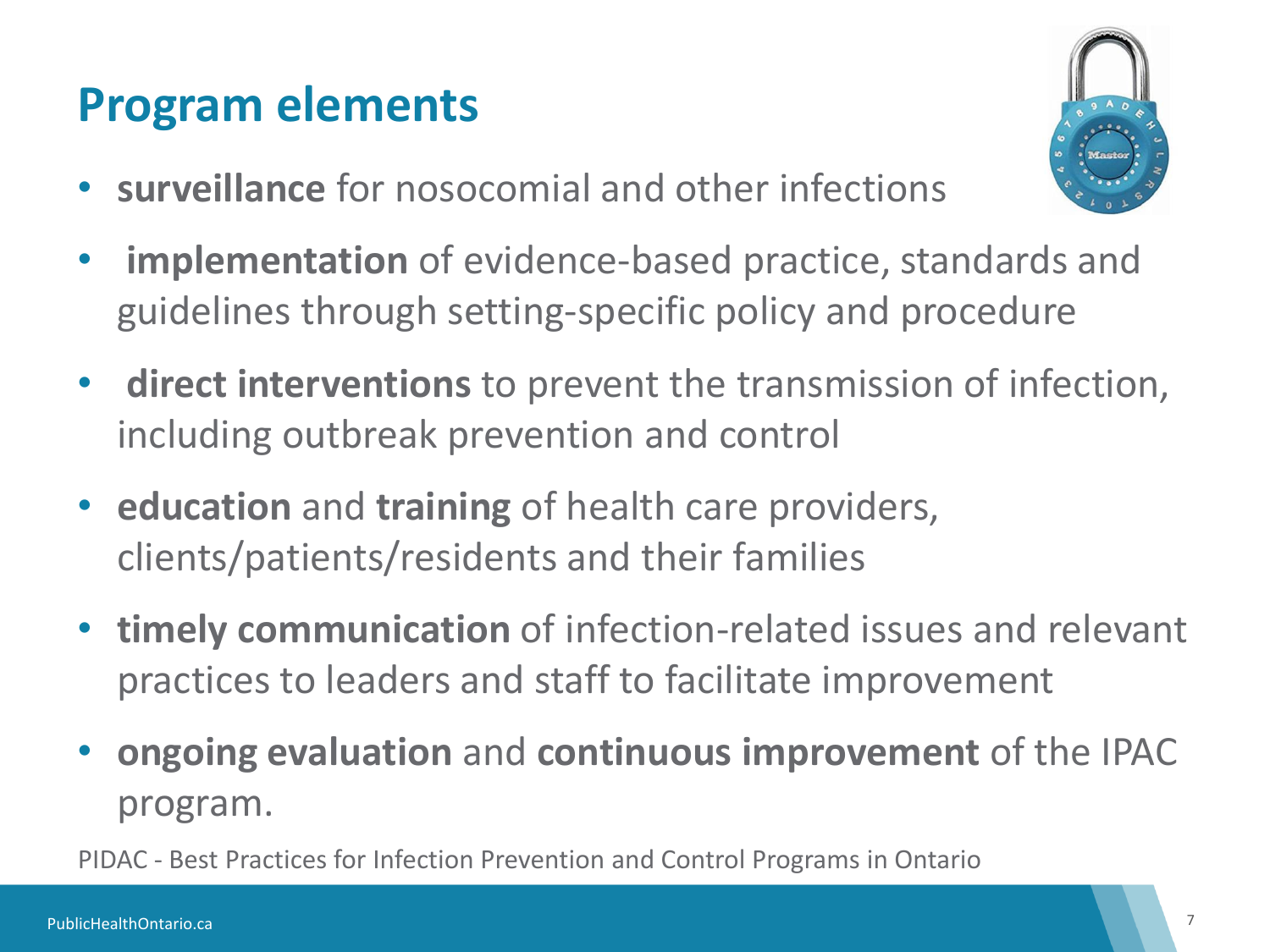## **The Power of Surveillance**



- **Evaluate control measures**
- **Evaluate and reinforce practice**
- **Educate health care team**
- $\blacksquare$  Research
- Satisfying requirements and standards
- Risk management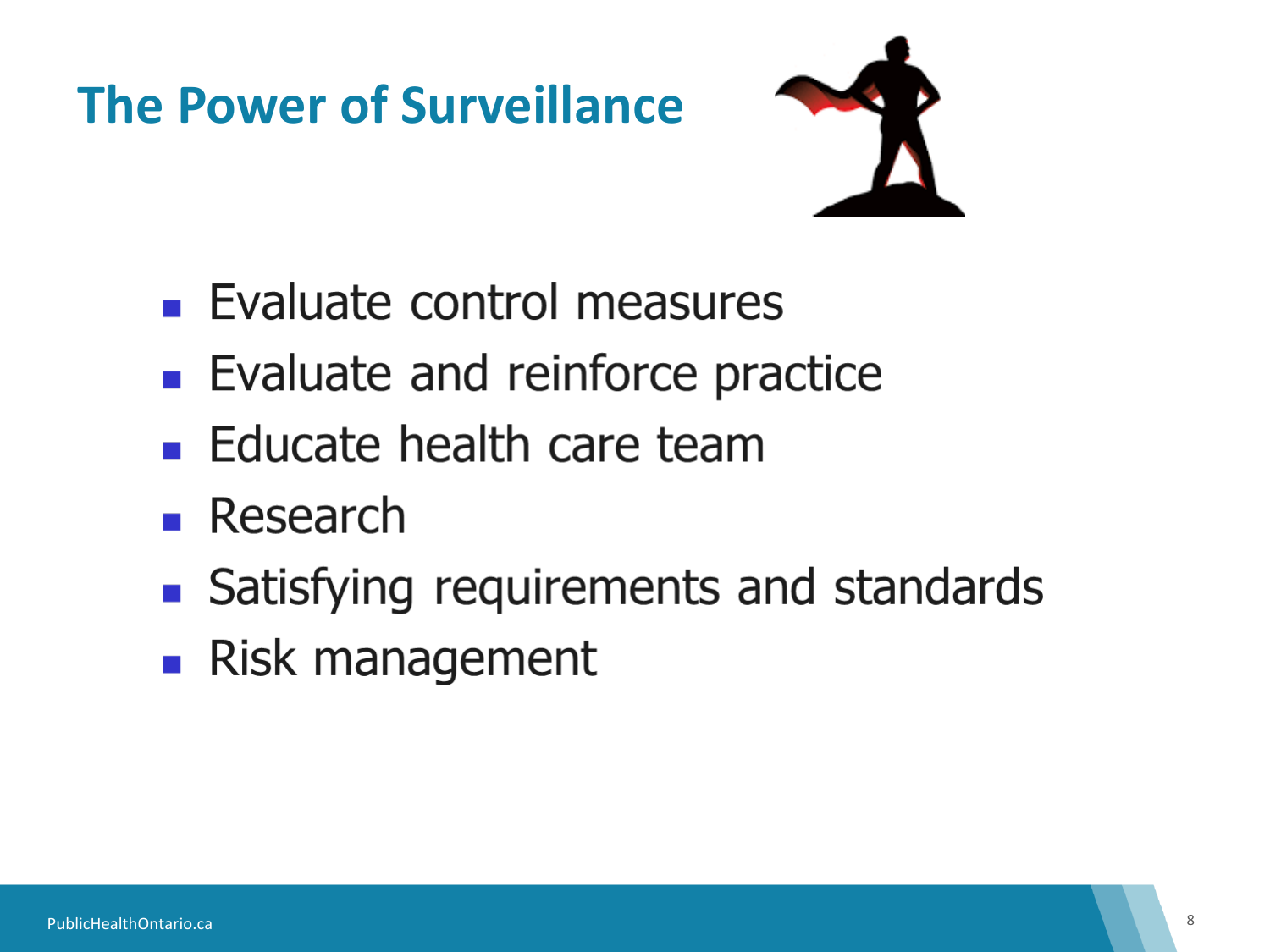

Source: Pg. 24, Best Practices for Surveillance of Health Care-Associated Infections in Patient and Resident Populations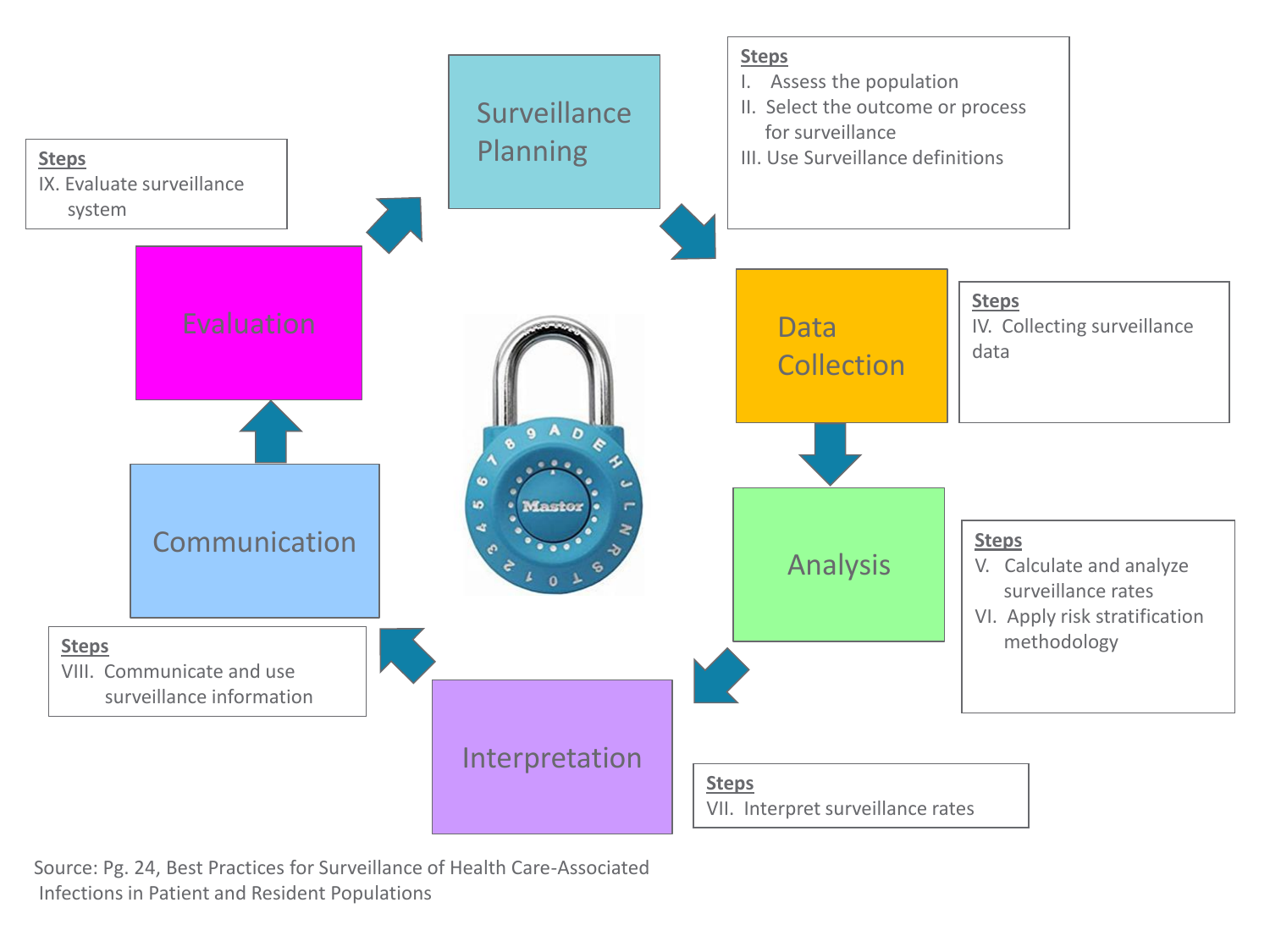## **Surveillance and evidence**

Evidence can come from a variety of sources

- Microbiology Data
- Admission and Medical Records
- Patient Care Plans/"Kardex"
- Interviews/Ward Rounds
- Temperature Charts
- Diagnostic Imaging
- Pharmacy orders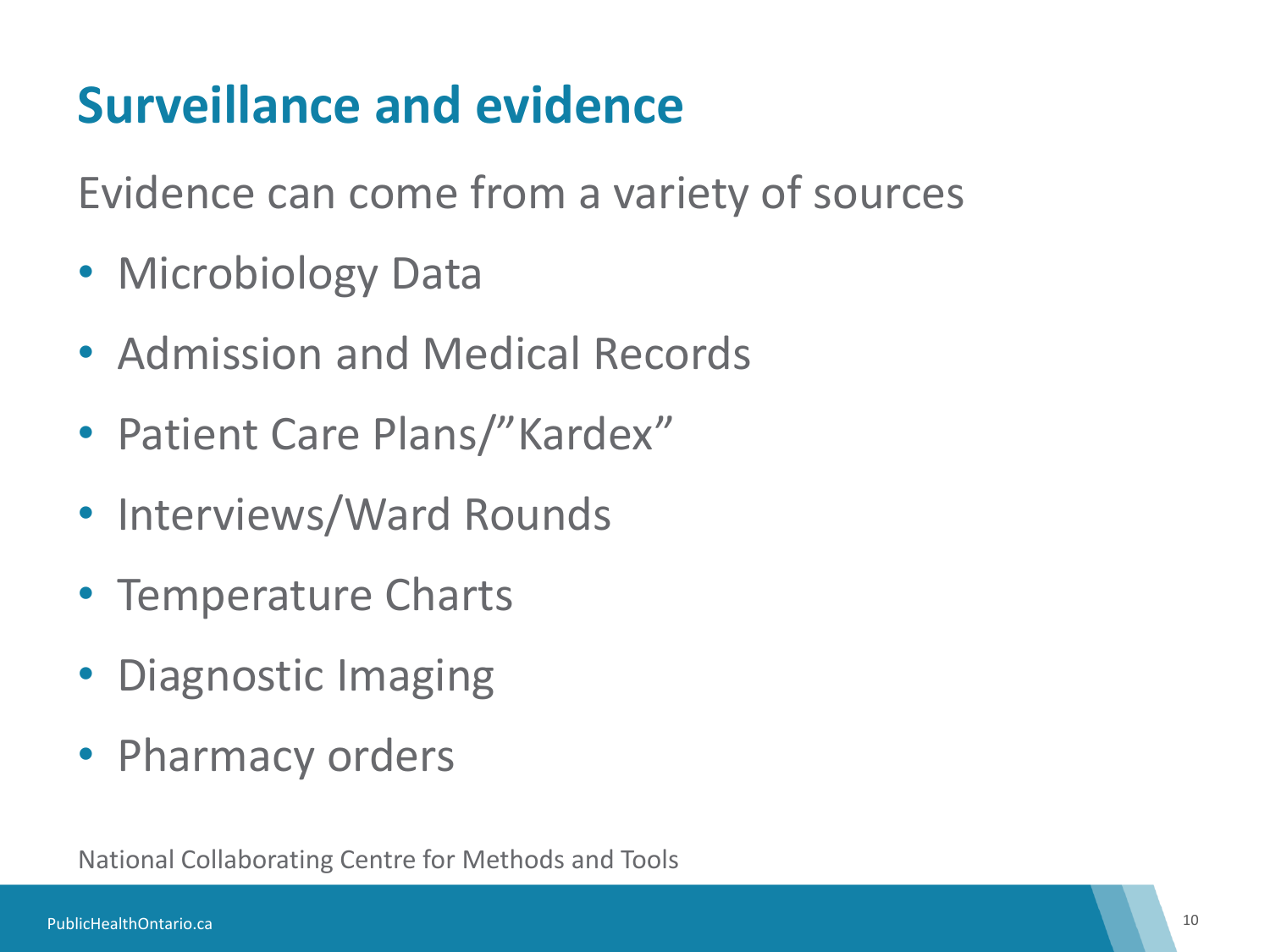#### **Surveillance related activities**

- HAI pilot
- Surveillance for (CDI) *Clostridium difficile* infection
- Surveillance for (CPE) Carbapenemase producing *Enterobacteriaceae*
- Surveillance for (VRE) Vancomycin Resistant *Enterococci*

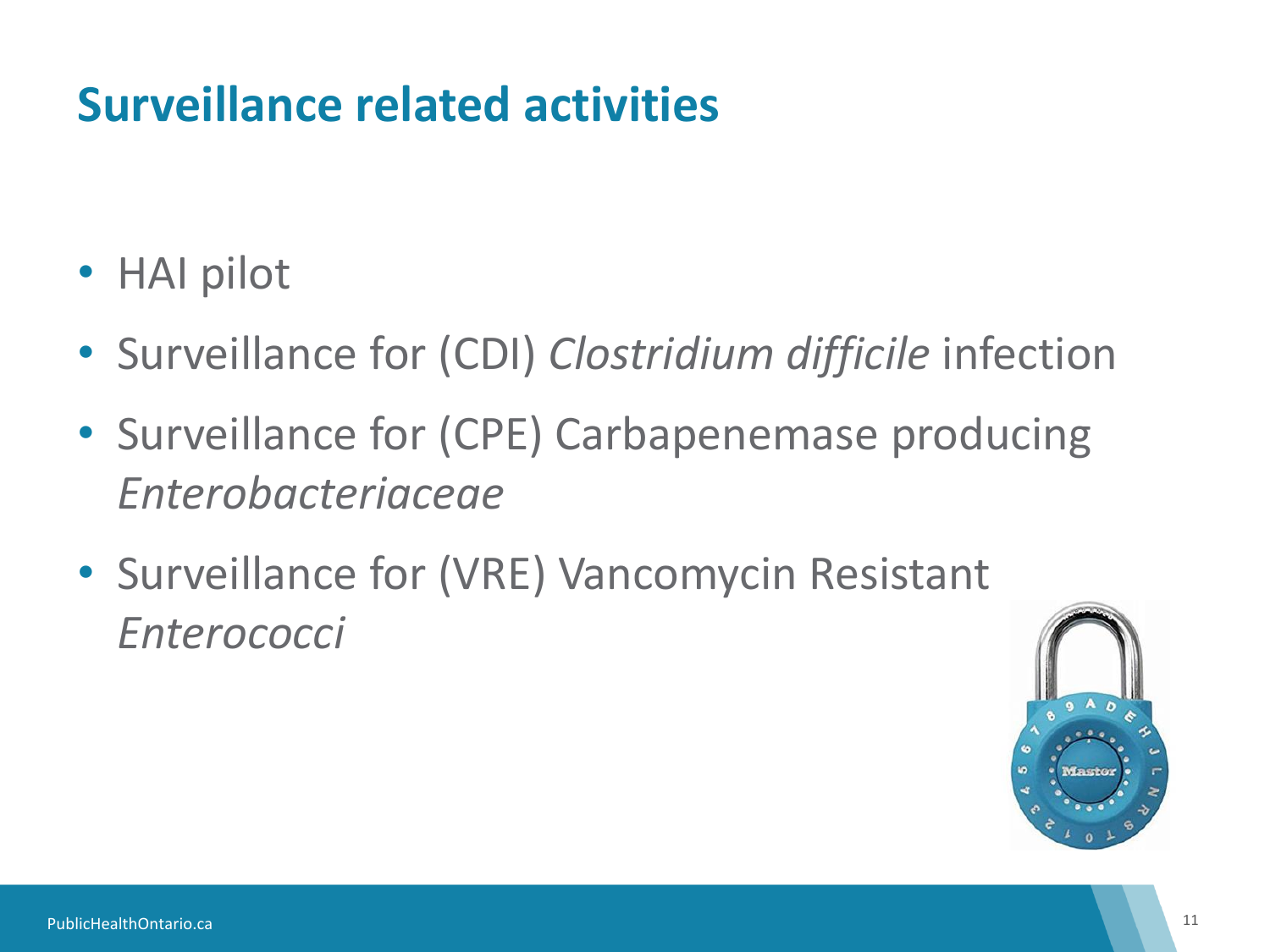#### **HAI surveillance – a pilot project**

- Acute care facilities within a region
- Agree to use standardized case definitions and share aggregate data
- Allows for regional perspective and benchmarking
- Common HAIs include MRSA, VRE, CPE, CDI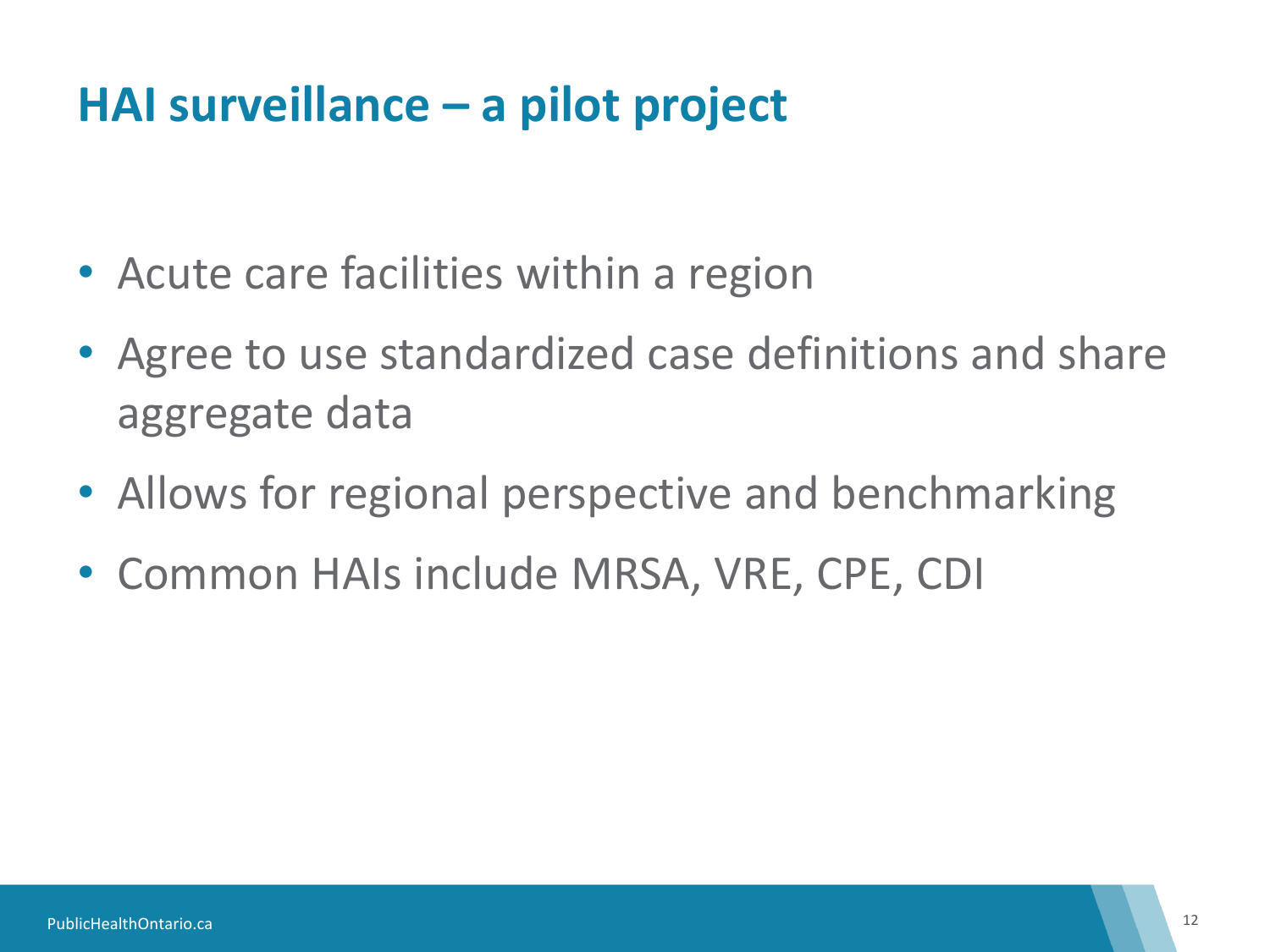



Note: Hospital access to external collaboration site to be managed by designated project site leaders.

C. Achonu; V. Tirilis. Public Health Ontario



Project leads, epidemiologists and IT staff access entered raw data and import into analytic reporting tool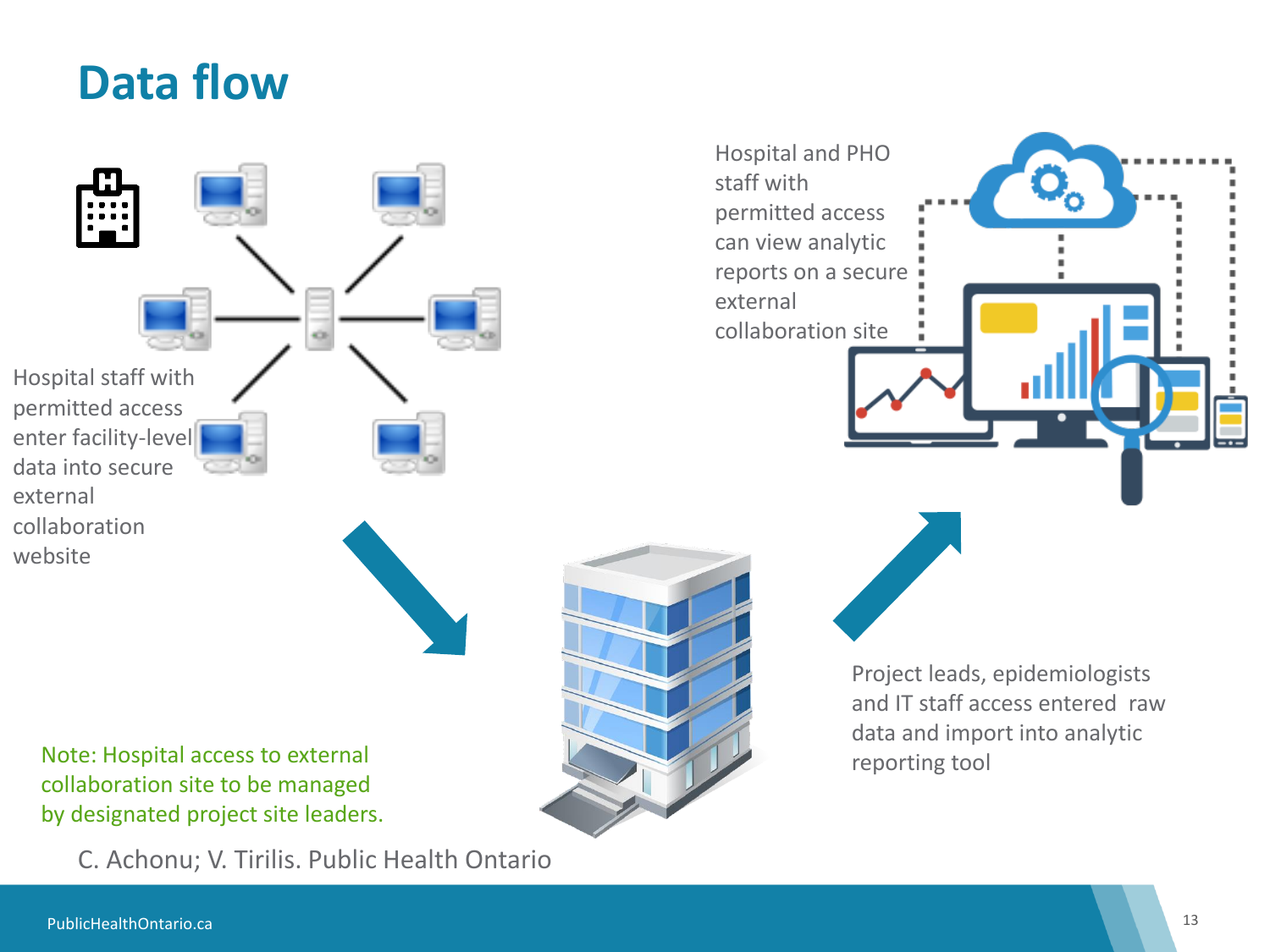# **Using Surveillance information**

- Reporting and using surveillance information
	- good report design
	- interpret data with people who are trained in epi/data methodology
	- beware of potential problems with external comparisons
	- reports should stimulate improvement in process being measured.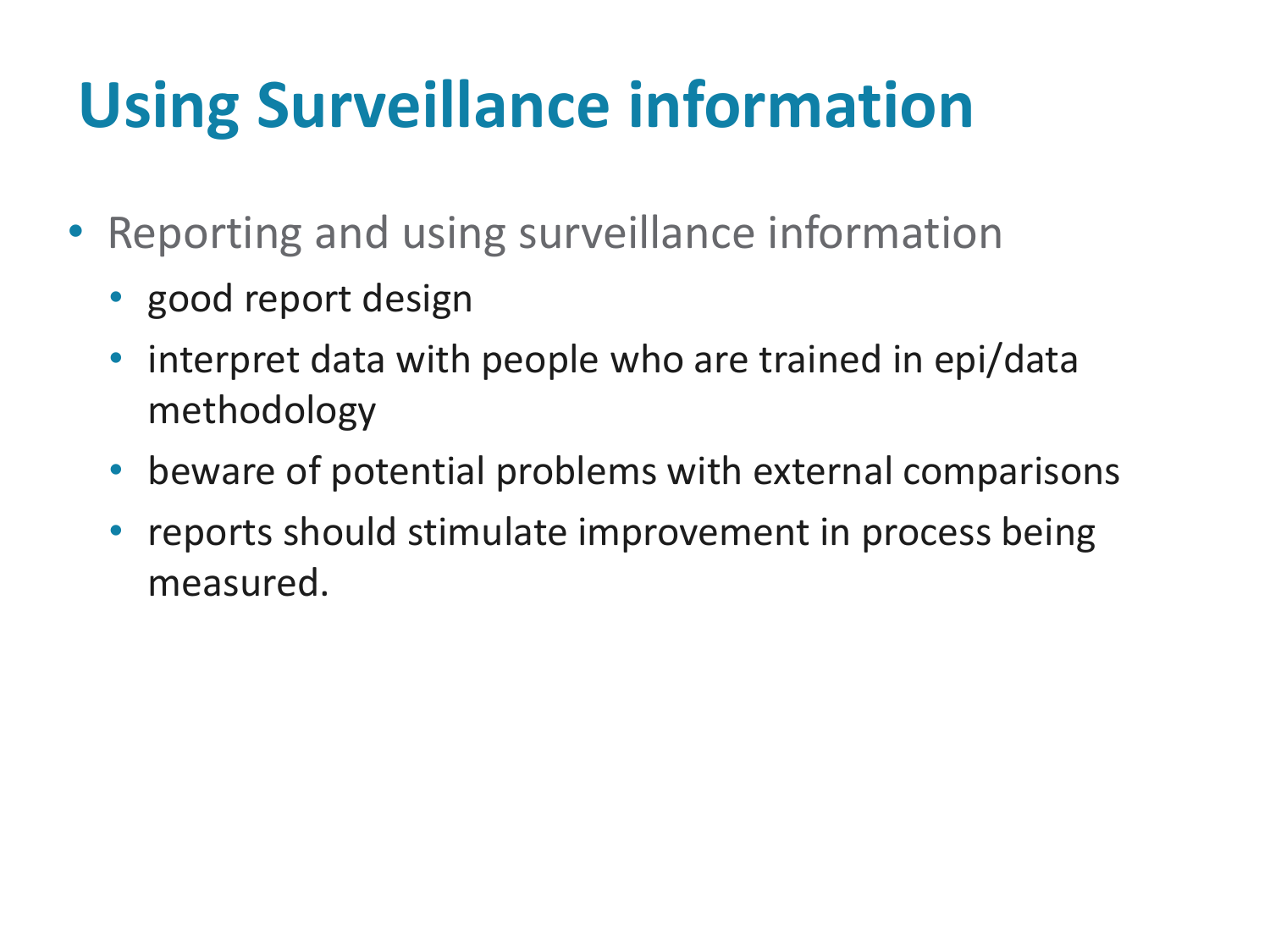

#### **Produced by Rachel Ackford, BSc, MPH Candidate**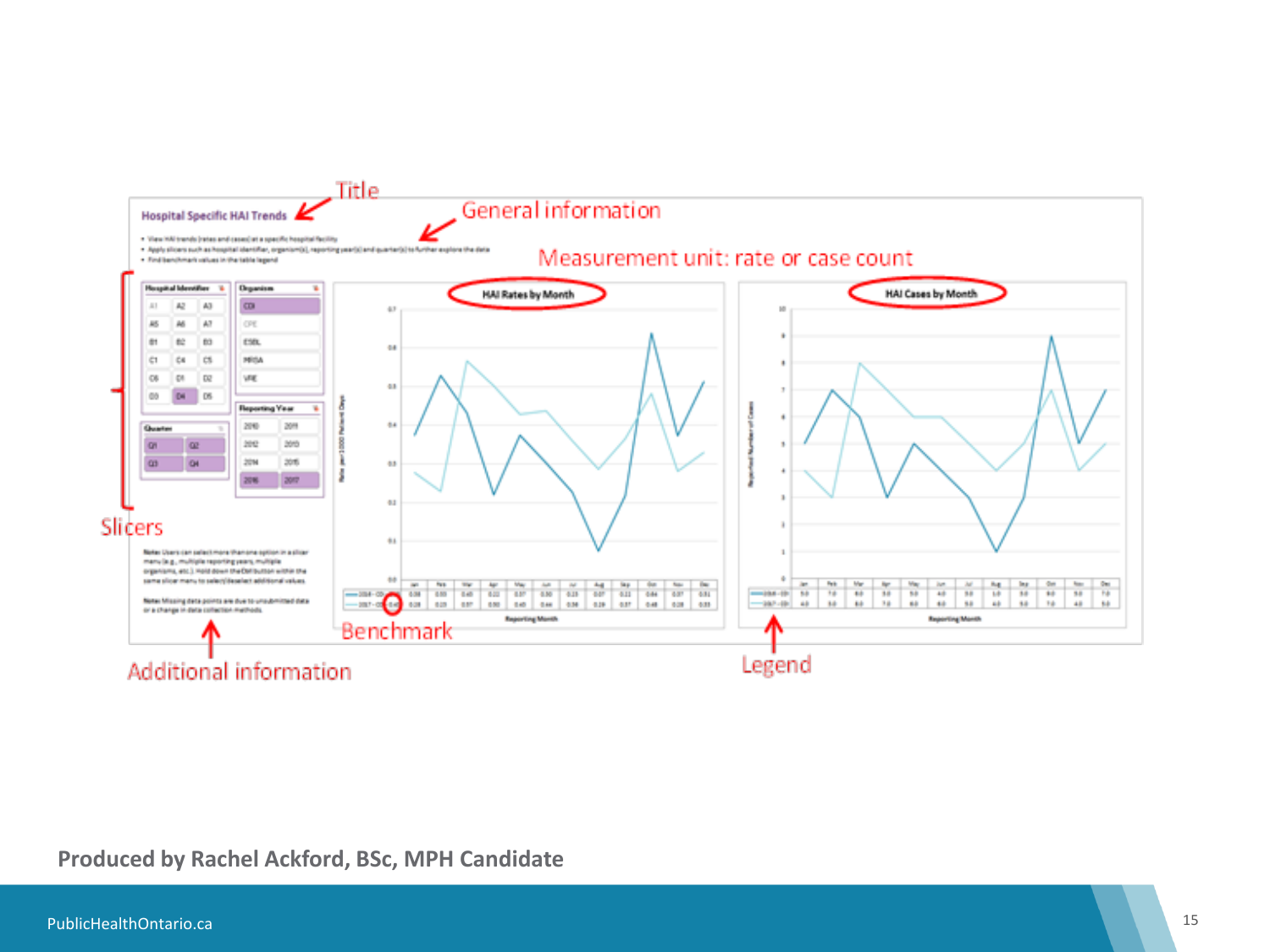#### **Interactive CDI Case Scenarios**

- Address some of the challenges to interpreting and adopting best practices due to the complexity of CDI
- Scenarios were based on frequently asked questions from the field
- Use real life situations to explore challenges
- Designed for ICPs working in hospitals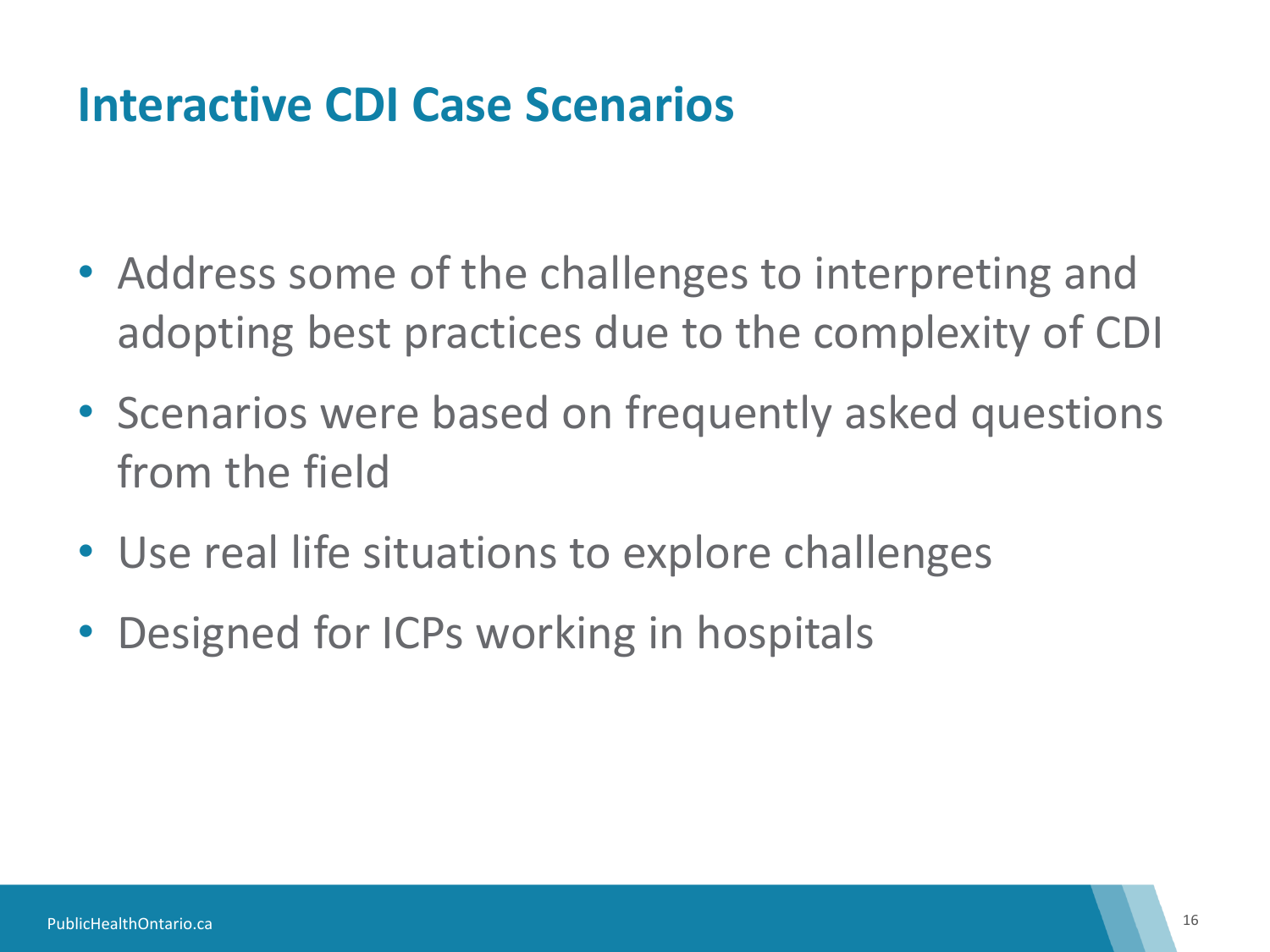#### **Online Learning Resources**

|  | Online Learning |  |
|--|-----------------|--|
|--|-----------------|--|

#### **Clostridium difficile Infection Case Scenarios**

**Emergency Preparedness Health Promotion** Infection Prevention and Control

Communicable Diseases

The Clostridium difficile infection (CDI) case scenarios were developed to address frequently asked questions about CDI cases and outbreaks in hospitals. Each scenario provides an opportunity for learners to enhance their understanding of CDI surveillance and outbreak management and apply knowledge to complex CDI situations in daily practice.

If you have any questions about the surveillance and management of CDI cases and outbreaks, contact your Regional IPAC Office for more information or email ipac@oahpp.ca.

#### **Scenarios**





**http://www.publichealthontario.ca/en/LearningAndDevelopment/OnlineLearning/InfectiousDisease s/Pages/CDI\_Case\_Scenarios.aspx**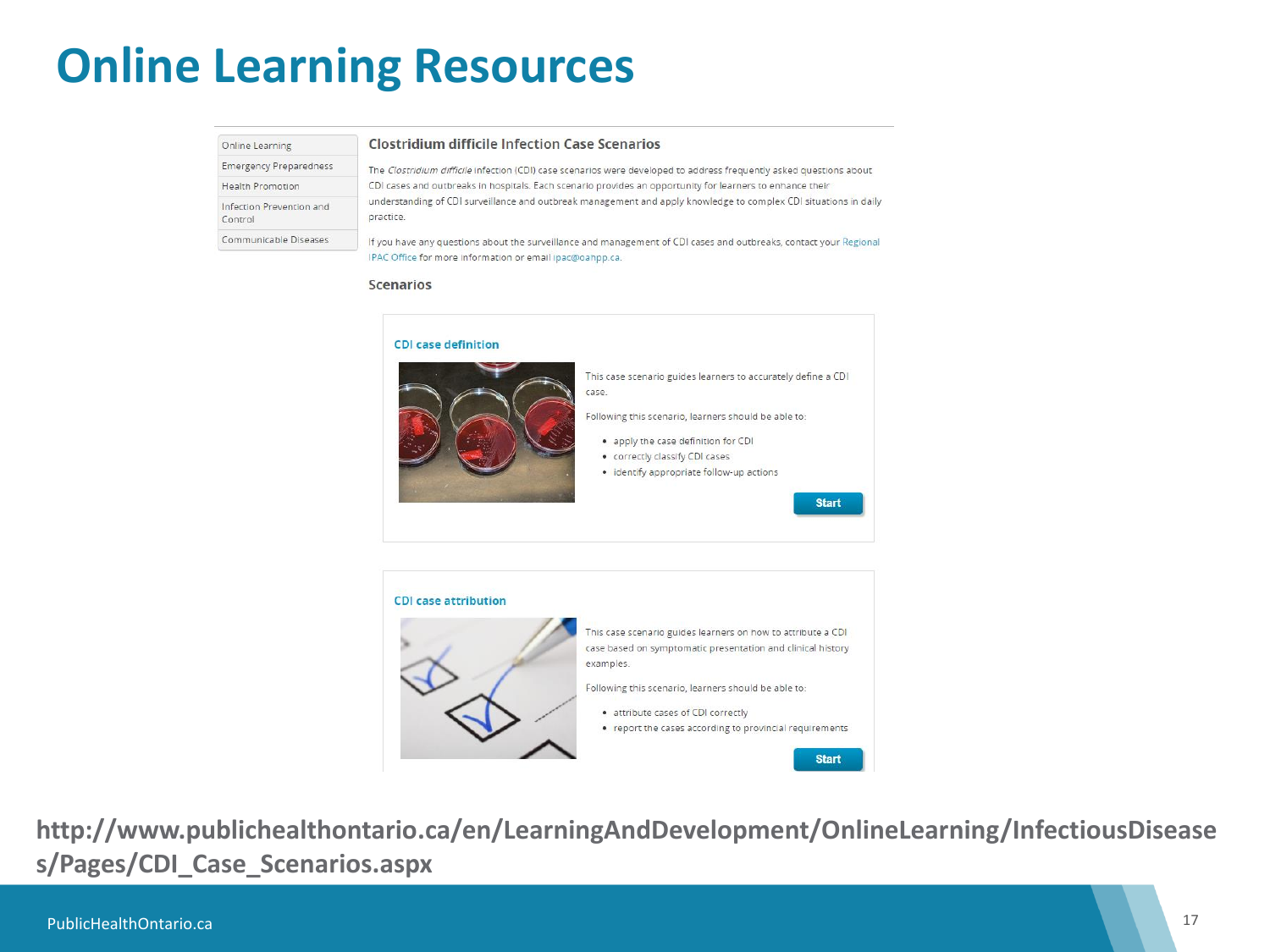## **Carbapenemase-producing Enterobacteriaceae (CPE)**

- produce carbapenemase enzymes that can break down many types of antibiotics, making the bacteria very resistant.
- The carbapenemases that are most common in Ontario currently include **NDM, KPC, OXA-48 and VIM.**
- In 2013, there were rare infections with CPE in Canadian hospitals. 5 years later, transmission has been identified in hospitals and in community.
- Caution is still needed to prevent their increase and spread.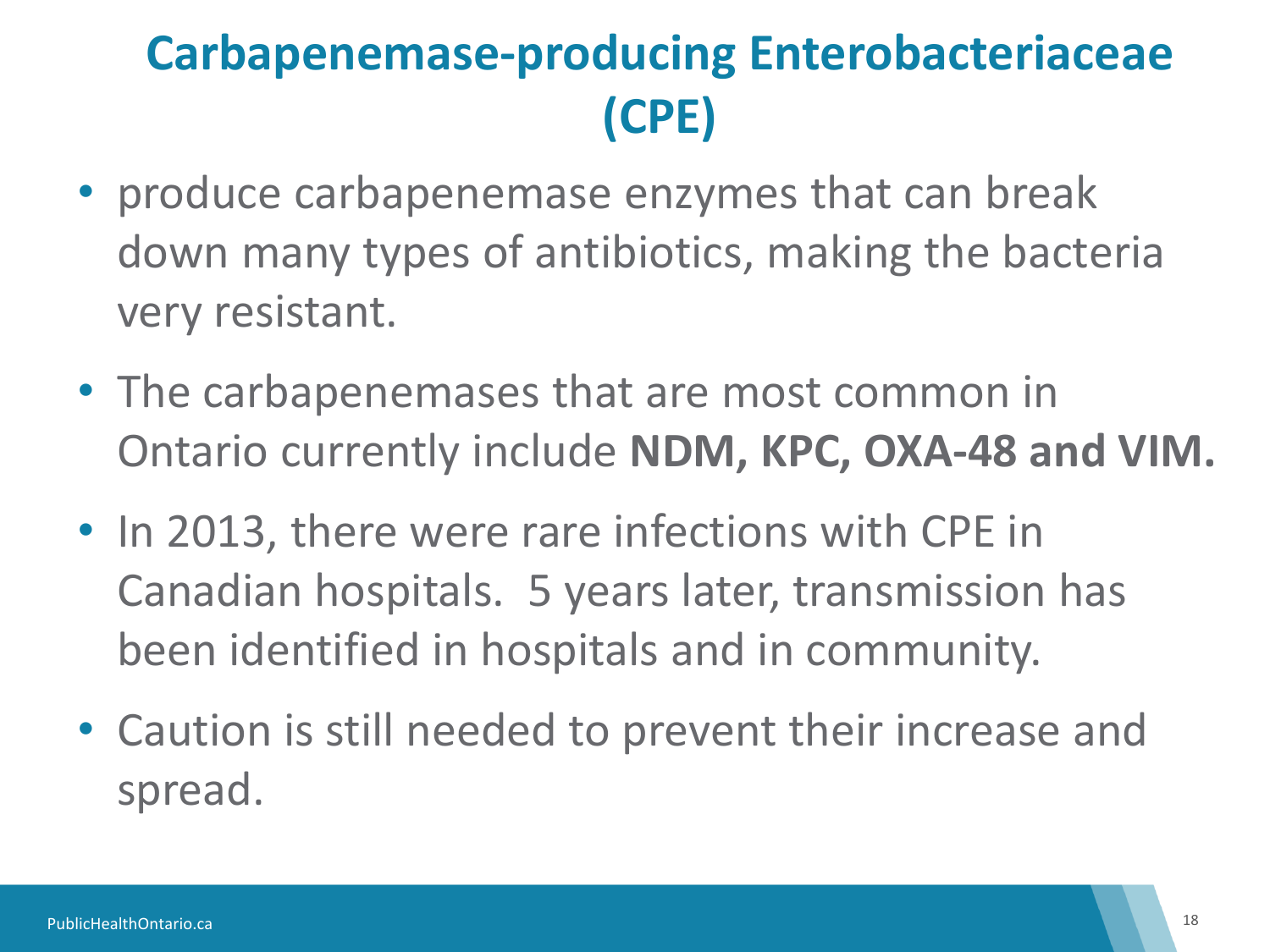#### **CPE reporting..**

- A disease of public health significance
- Both colonized or infected cases are reported to the local Board of Health
- Laboratory Data entered into iPHIS

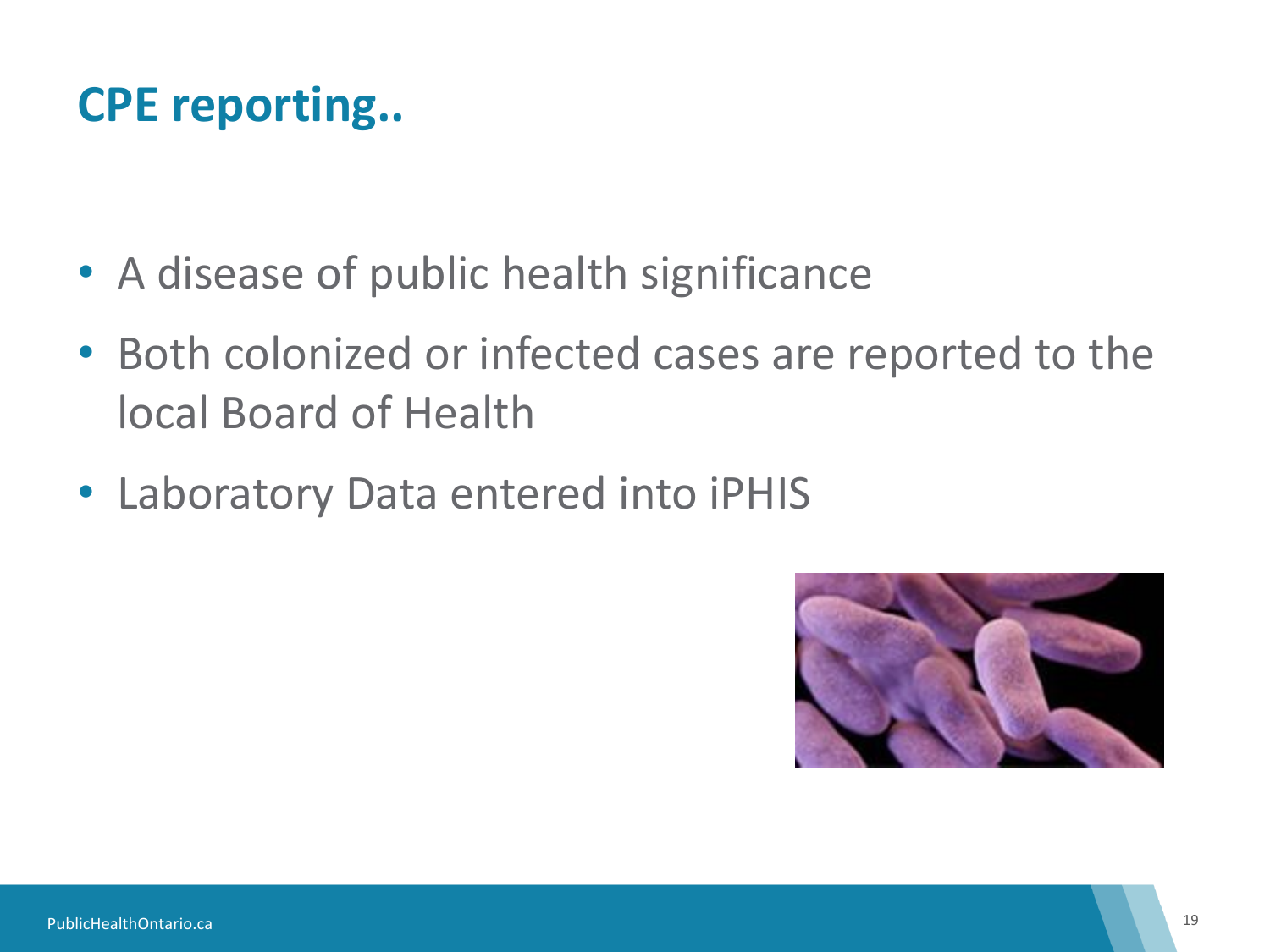#### **Research**

• Evidence informed Decision Making – integrating the best available research evidence into the decision making process…

#### Vancomycin Resistant Enterococcus (VRE)

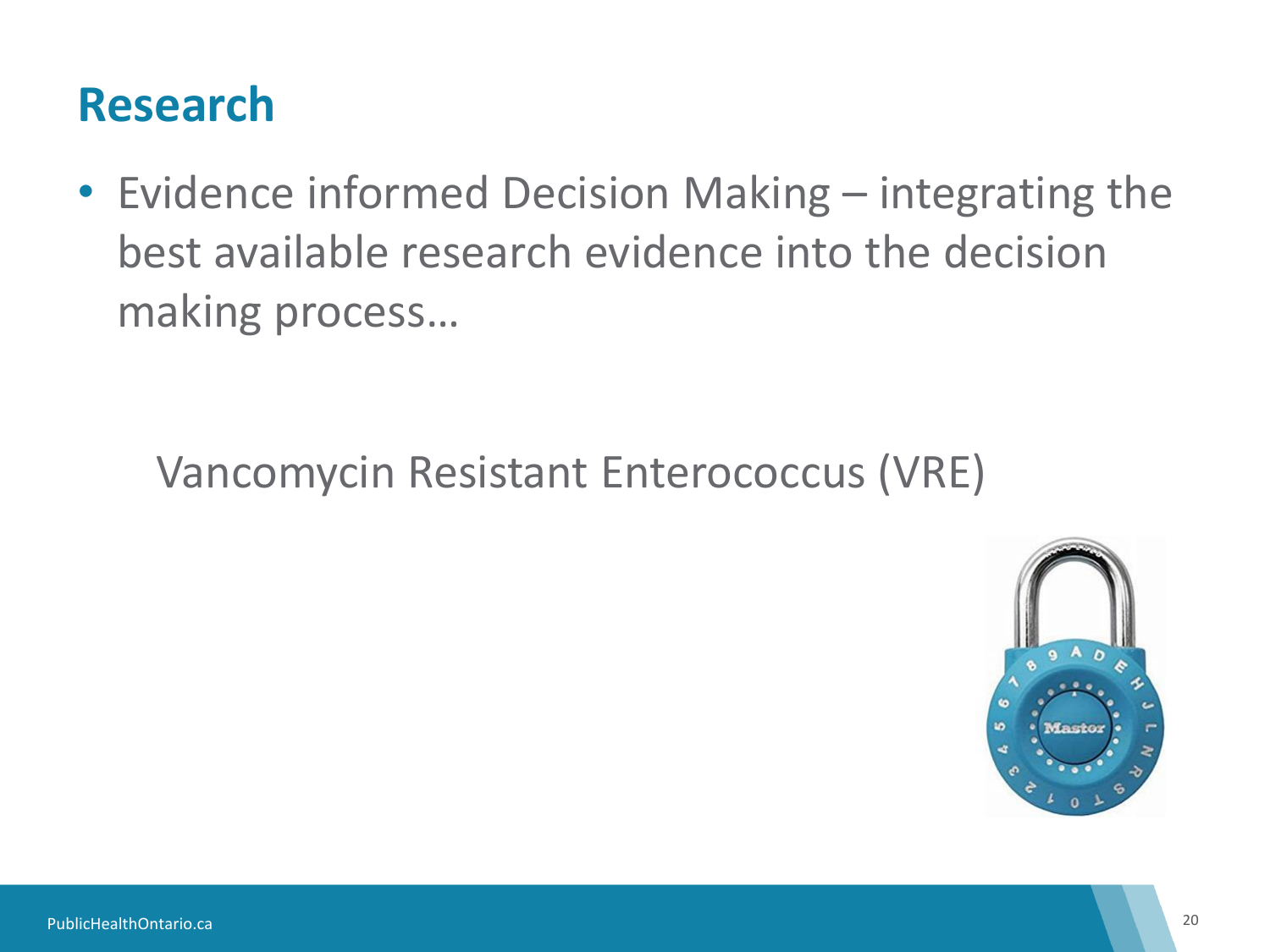## **Are outcomes different for VRE vs VSE (Vancomycin-Susceptible Enterococcus) bacteremia?**

PHO conducted a systematic review and meta-analysis.

**The key finding**:

- VRE bacteremia mortality is greater than VSE bacteremia, even following the availability of anti- VRE treatments

(OR 1.80 [1.38, 2.35]: I2=0%)

- Discontinuation of VRE screening was associated with an increased rate of rise in VRE positive blood cultures

Journal of Infection Control and Hospital Epidemiology , October 2015.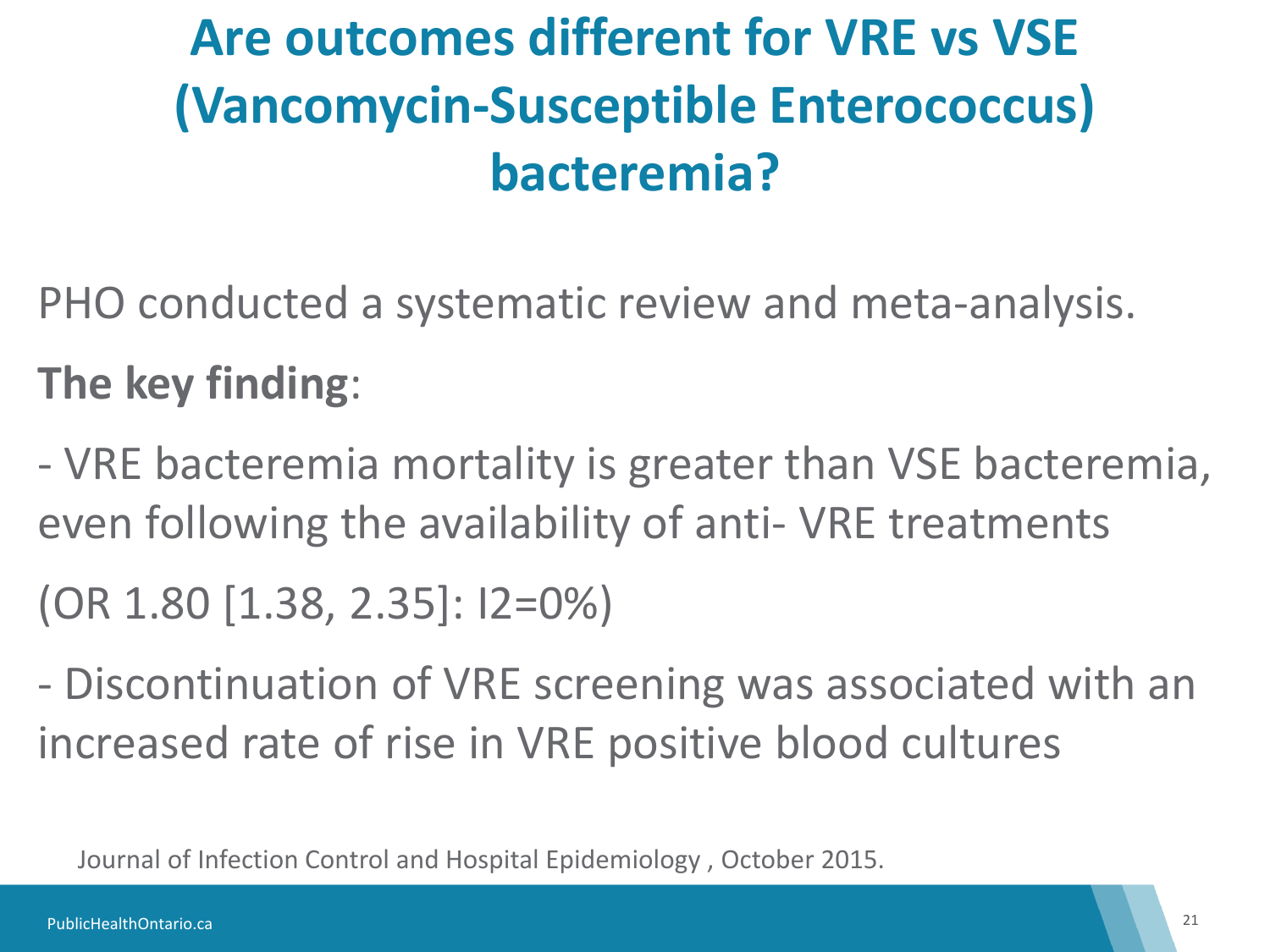#### **Six year cohort study - VRE**

- The PHO six-year VRE cohort study, the only prospective, controlled, multi-centred study to address this issue.
- This study included data from all Ontario hospitals and demonstrated a statistically significant rise in the rate of increase of VRE bacteremia at hospitals that discontinued VRE admission screening and VRE Contact Precautions, compared to hospitals that continued VRE control measures.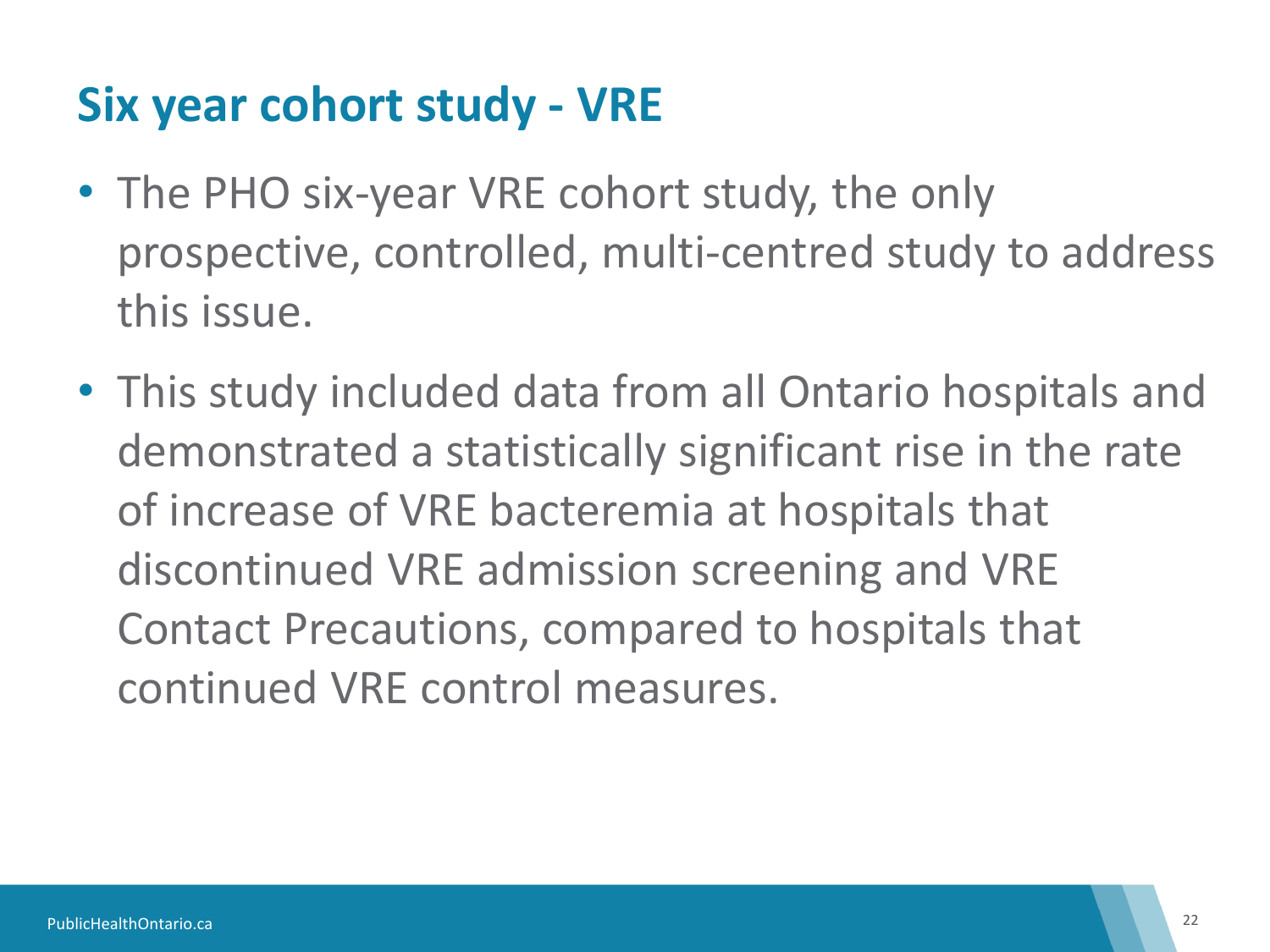#### VRE Bacteremia Cases and Rates by Fiscal Year and Quarter



Fiscal Year and Quarter

Source of health care-associated VRE bacteremia data: Hospital Self Reporting Initiative database. Data for VRE have been reported since December 2008 by acute teaching hospitals, complex continuing care and rehabilitative hospitals, large hospitals, mental health hospitals, and small community hospitals.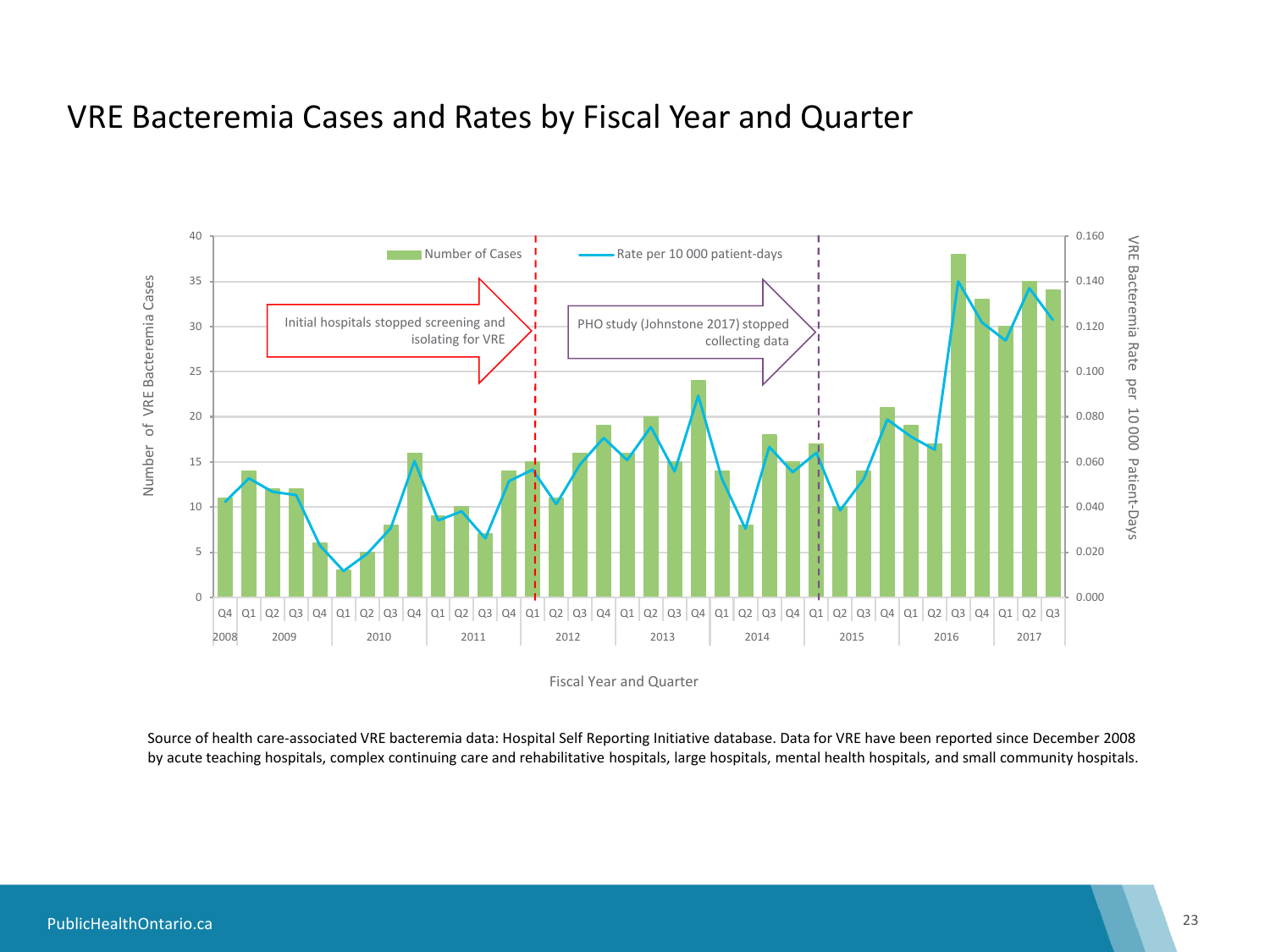#### **VRE surveillance**

• Existing evidence suggests that VRE admission screening (and obtaining swabs when appropriate) and VRE Contact Precautions used by hospitals are effective at reducing VRE transmission and suggests that VRE control is more effective when all facilities within a region, including long-term care homes, use this approach.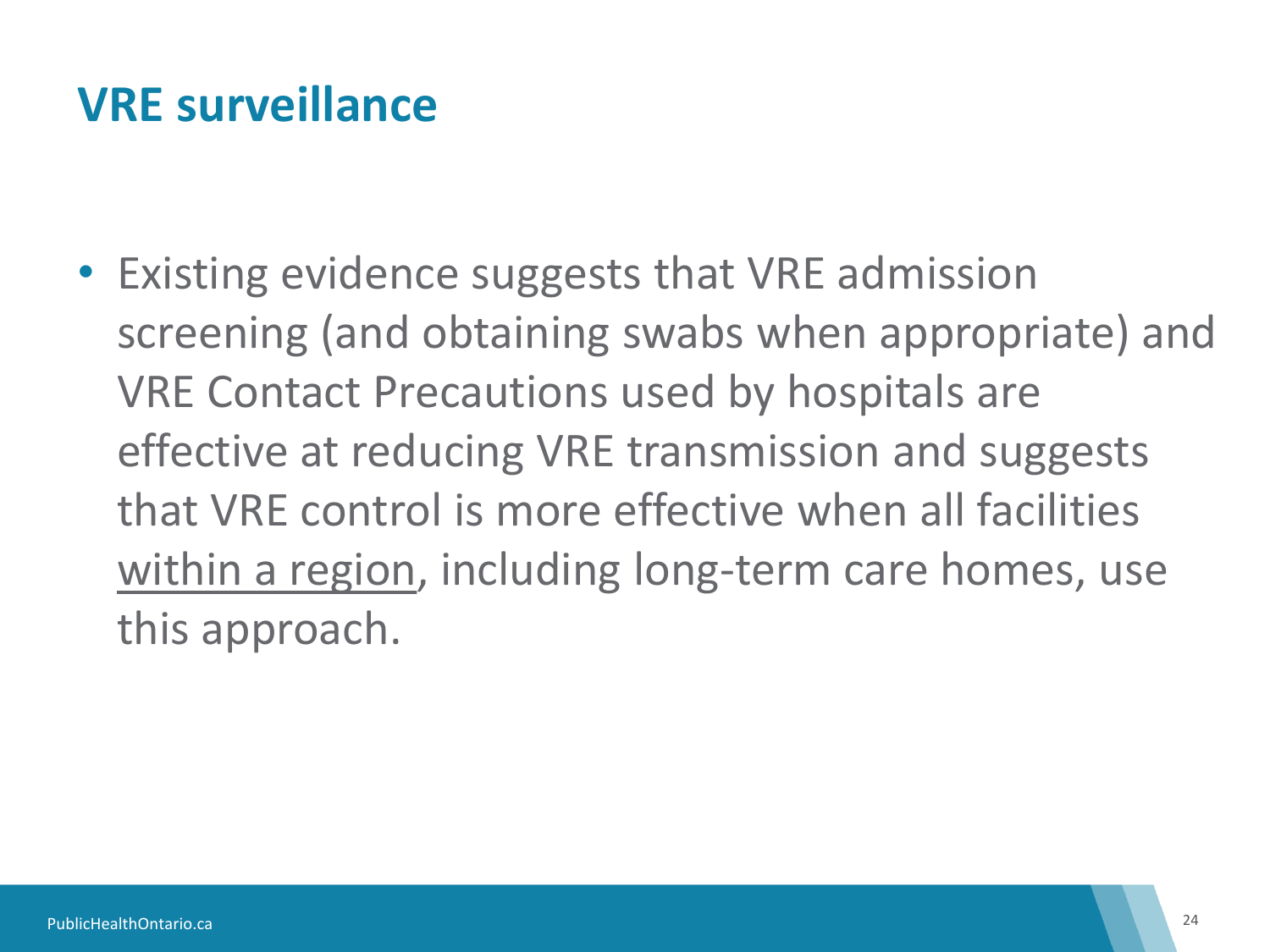#### **VRE Research - coming soon!**

• Economic impacts of VRE IPAC Strategies?

• Risk factors for VRE + ve blood cultures?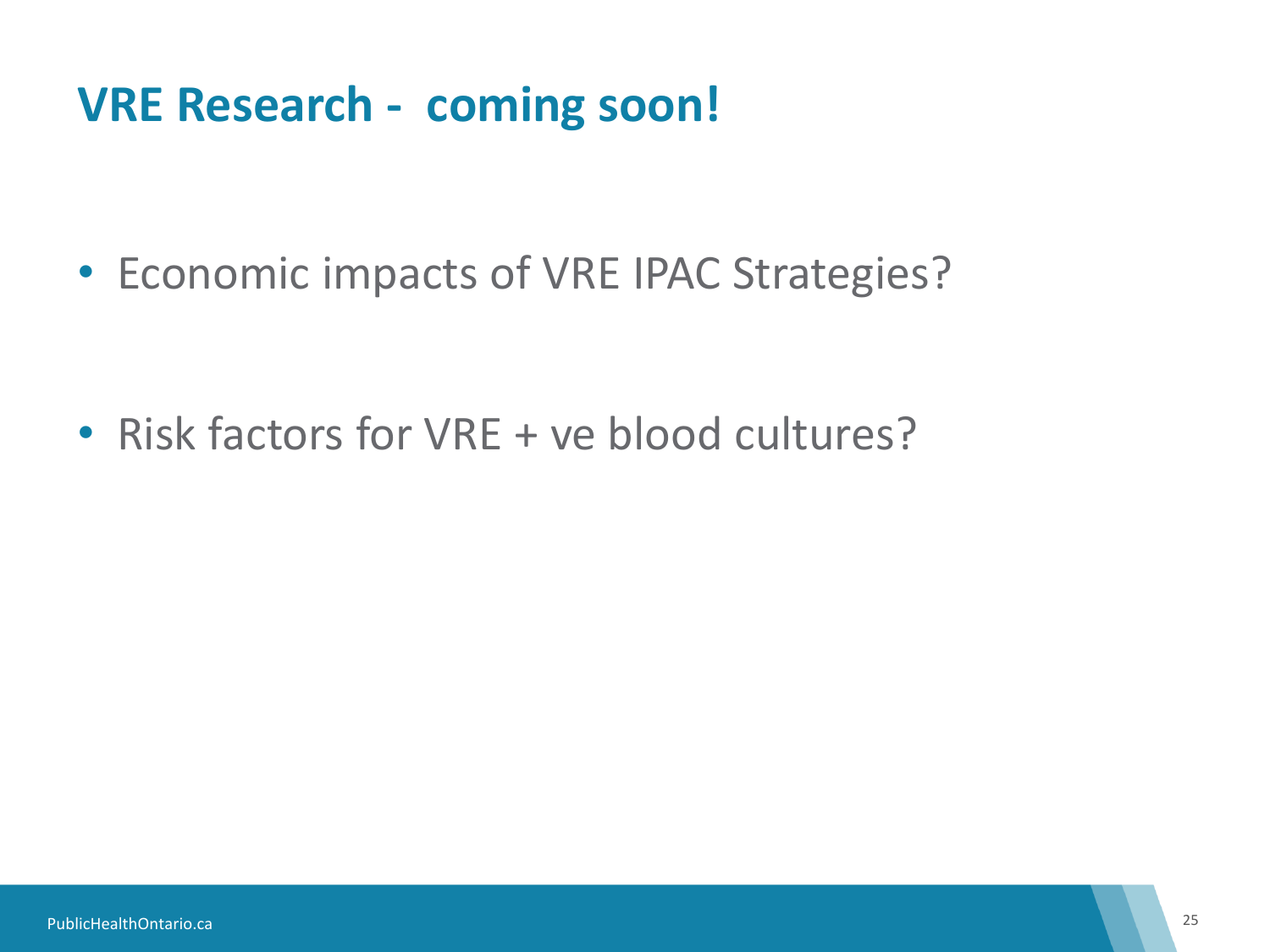#### **Environmental Cleaning – Best Practice Document**

- Since these guidelines were previously published, the evidence that the environment plays a role in the transmission of microorganisms in the health care setting has increased.
- There has also been an expansion of the evidence demonstrating that effective cleaning and disinfection reduces this risk.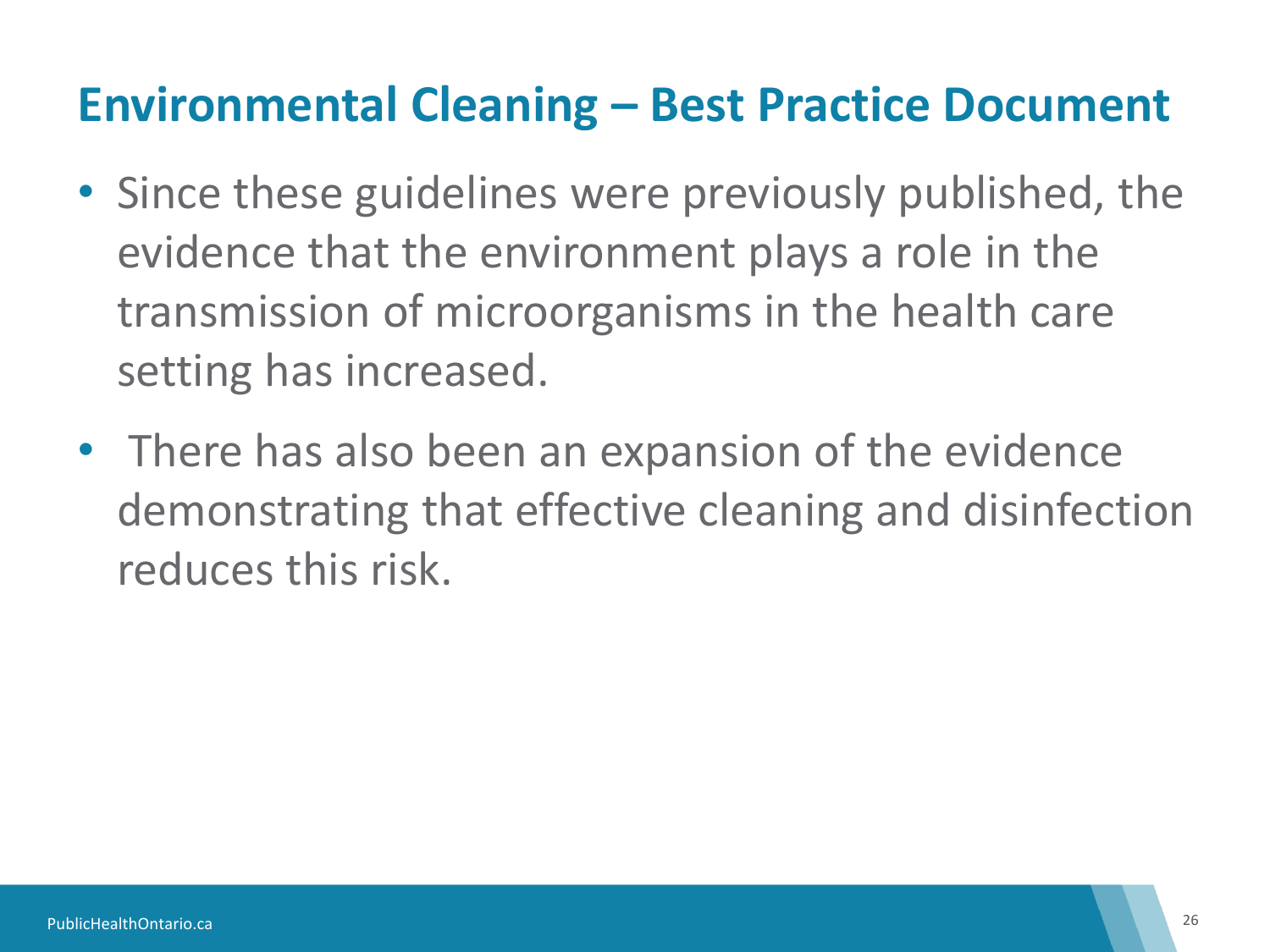### **New! Best Practices for Environmental Cleaning for Prevention and Control of Infections, 3rd Edition.**



• This document was updated in March 2018 to include current evidence in environmental cleaning, audit methodologies, and new disinfection strategies.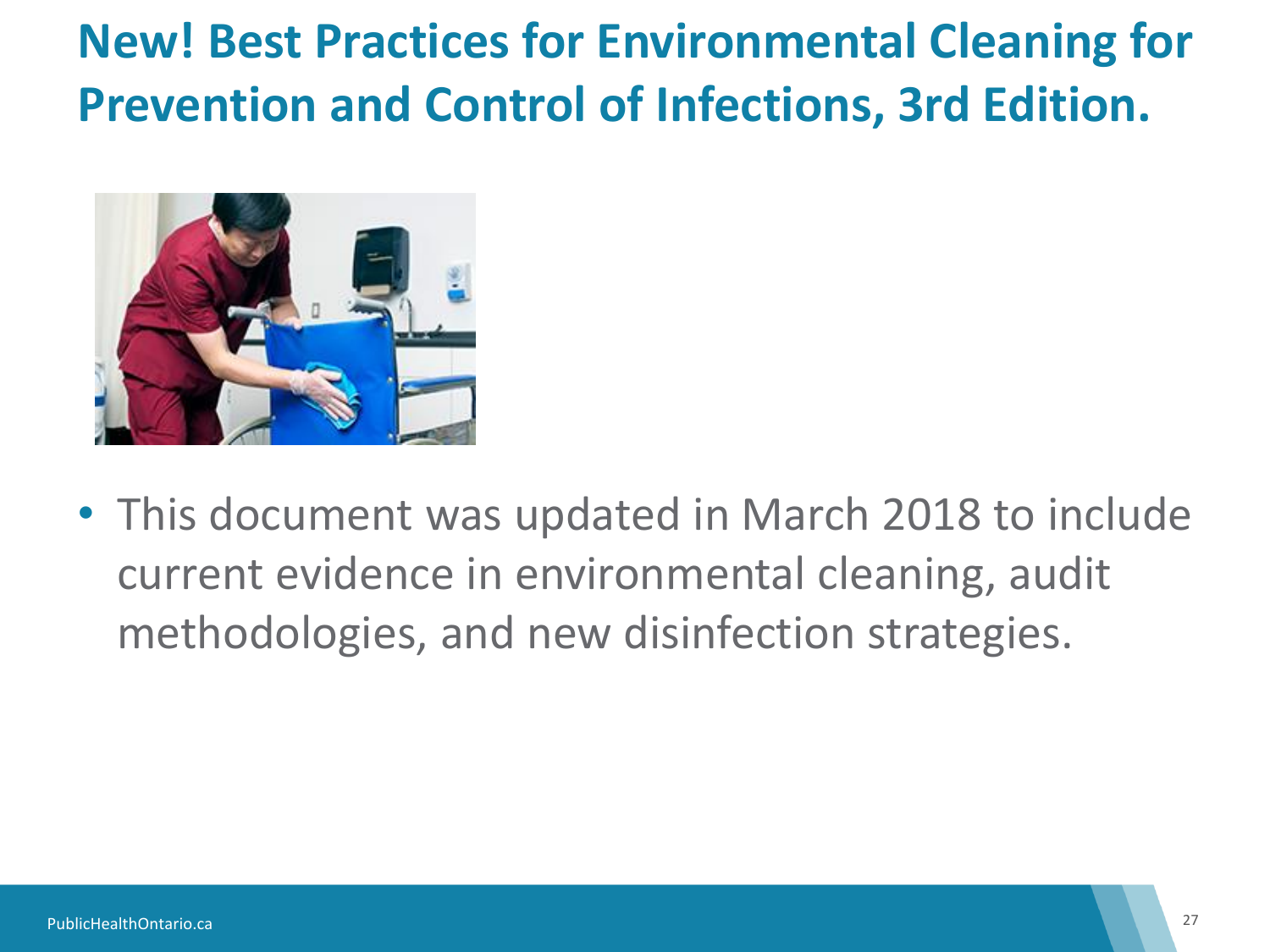#### **Implementation strategies**

• UTI Program – reaching out to LTCH







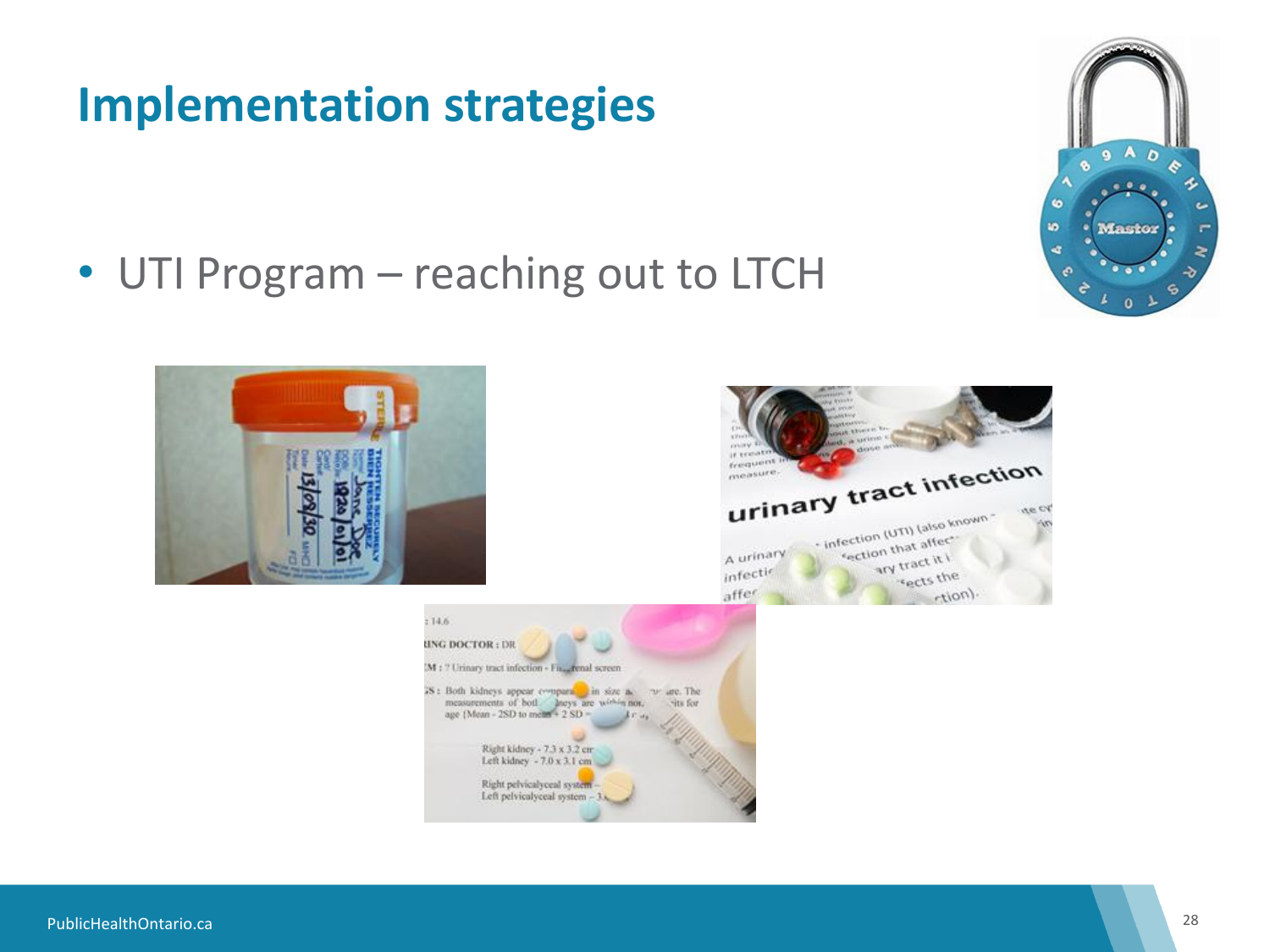#### **"Responding" to your needs**

- Lapse Investigations
- ICRTs
- Clinic check lists





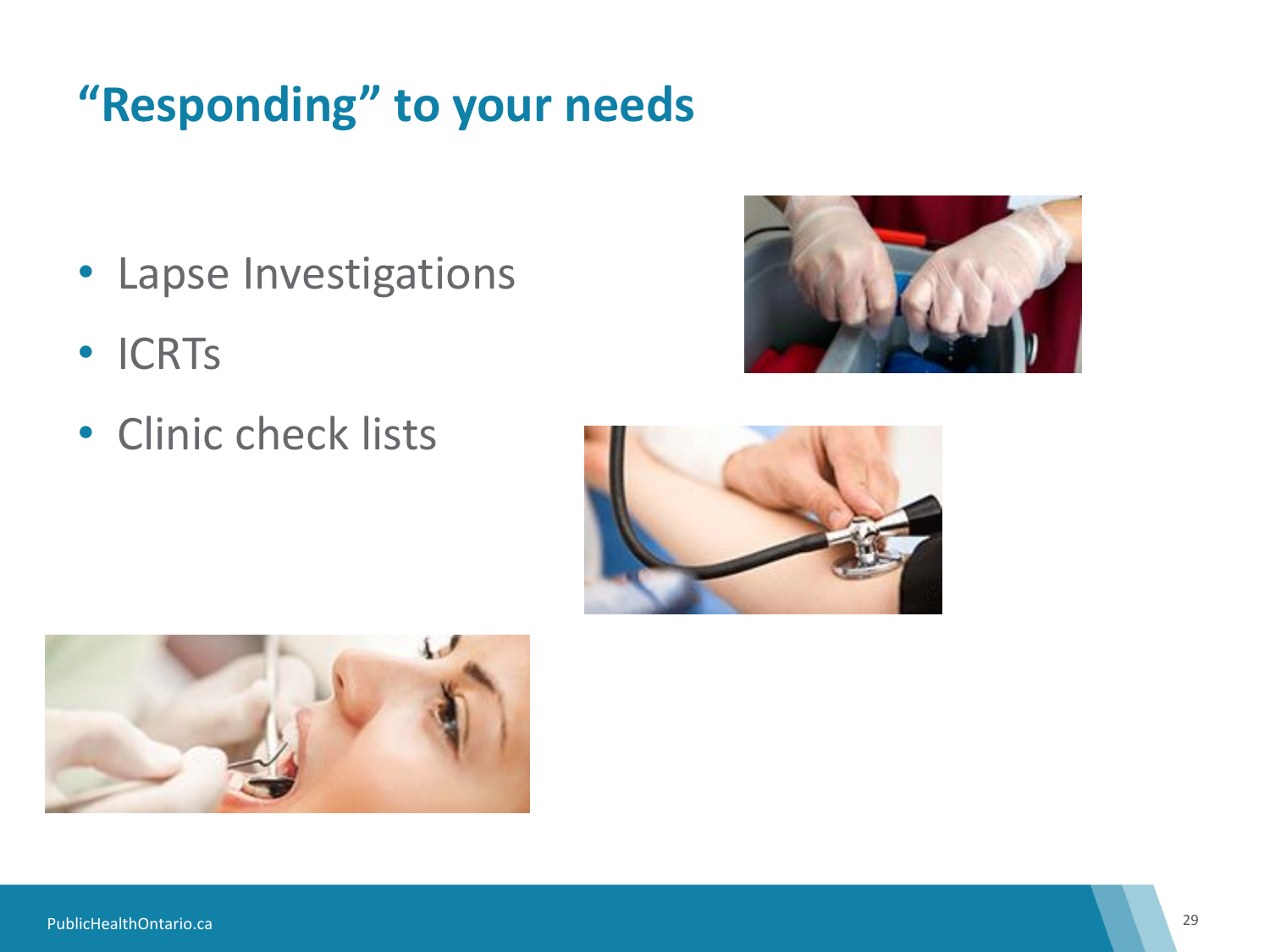#### **Resources at your fingertips**

- Website
- On line learning modules



http://www.publichealthontario.ca/en/BrowseByTopic/IPAC/Pages/default.aspx

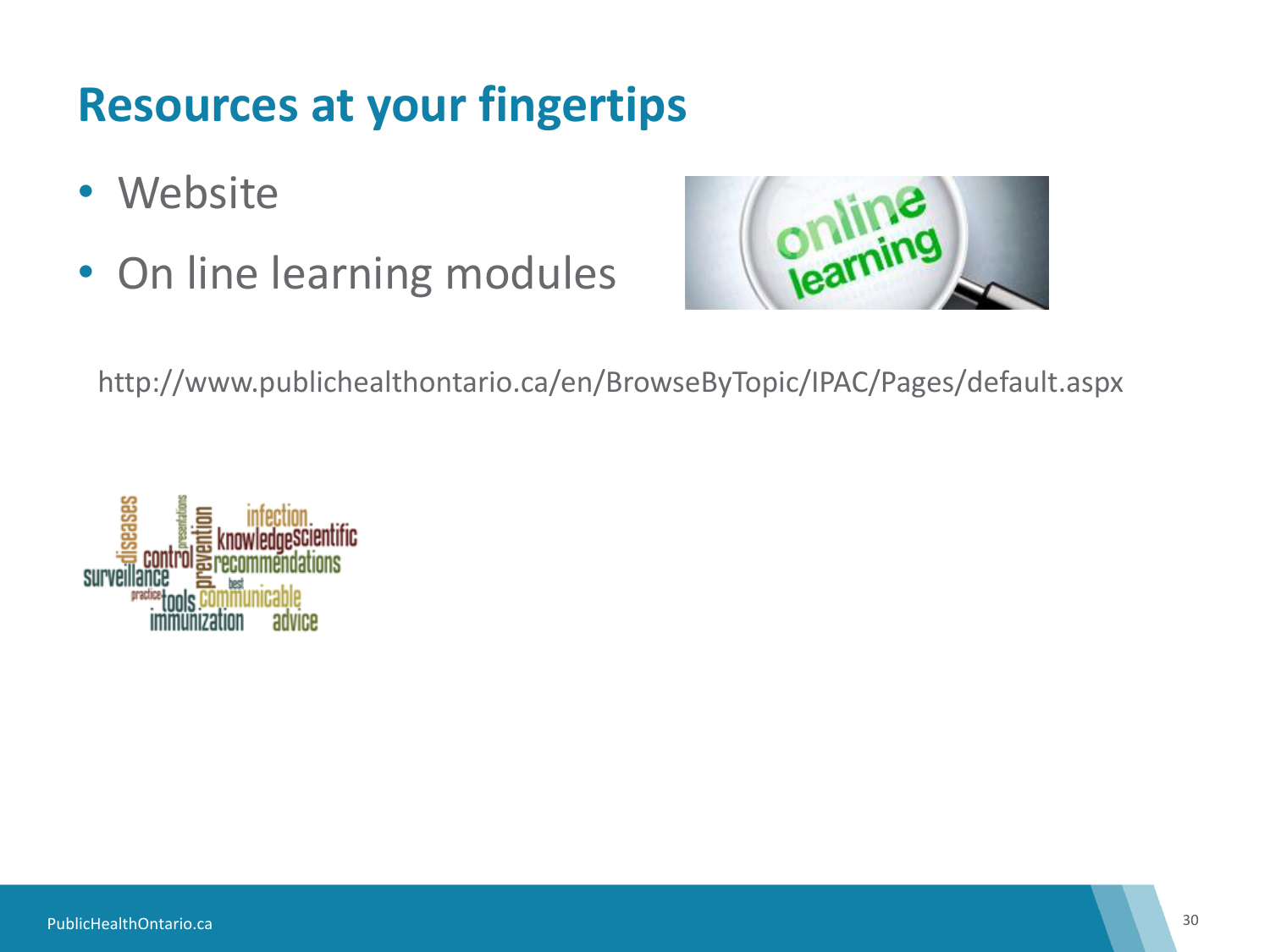### **Five regional teams**